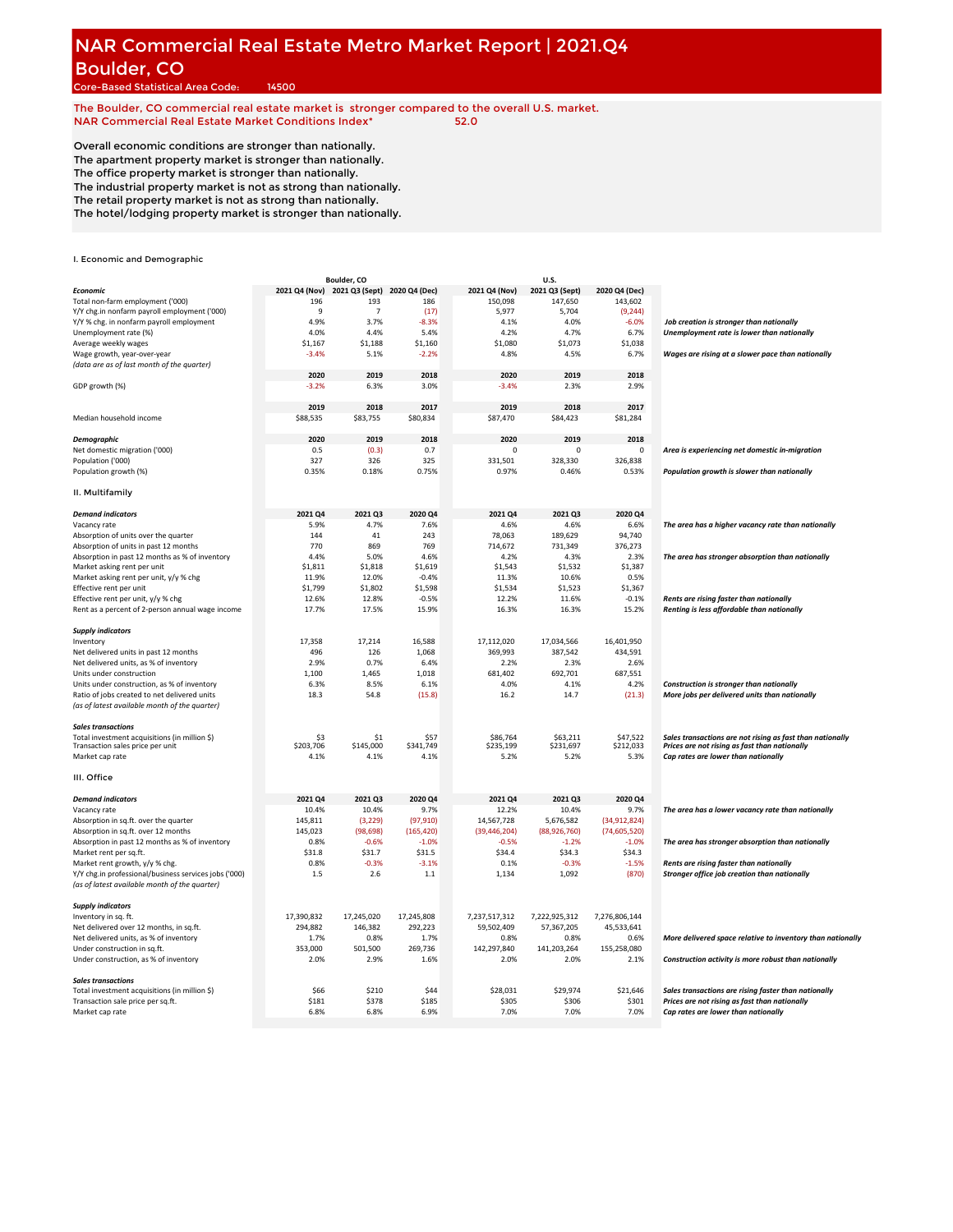|                                                   |               | Boulder, CO    |               | U.S.           |                |                |                                                                  |
|---------------------------------------------------|---------------|----------------|---------------|----------------|----------------|----------------|------------------------------------------------------------------|
| <b>Demand indicators</b>                          | 2021 Q4       | 2021 Q3        | 2020 Q4       | 2021 Q4        | 2021 03        | 2020 Q4        |                                                                  |
| Vacancy rate                                      | 7.4%          | 7.8%           | 8.6%          | 4.2%           | 4.6%           | 5.5%           | The area has higher vacancy rate than nationally                 |
| Absorption in sq.ft. over the quarter             | 138,165       | 332,620        | (191, 707)    | 134,147,704    | 163,473,664    | 85,677,192     |                                                                  |
|                                                   |               |                |               |                |                |                |                                                                  |
| Absorption in sq.ft. over 12 months               | 184,676       | (145, 196)     | (358, 617)    | 502,819,872    | 454,349,376    | 223,162,272    |                                                                  |
| Absorption in past 12 months as % of inventory    | 0.7%          | $-0.6%$        | $-1.4%$       | 3.0%           | 2.7%           | 1.4%           | The area has lower absorption than nationally                    |
| Market rent per sq.ft.                            | \$12.6        | \$12.5         | \$12.0        | \$9.8          | \$9.5          | \$9.0          |                                                                  |
| Market rent growth, y/y % chg.                    | 5.0%          | 5.4%           | 3.6%          | 8.6%           | 7.2%           | 4.6%           | Rent growth is slower than nationally                            |
|                                                   |               |                |               |                |                |                |                                                                  |
| <b>Supply indicators</b>                          |               |                |               |                |                |                |                                                                  |
|                                                   | 26,235,544    | 26,097,378     | 26,050,868    | 16,815,425,536 |                |                |                                                                  |
| Inventory in sq. ft.                              |               |                |               |                | 16,680,851,456 | 16,312,040,448 |                                                                  |
| Net delivered over 12 months, in sq.ft.           | (155, 713)    | 101,161        | 592,476       | 283,714,234    | 297,459,785    | 307,128,078    |                                                                  |
| Net delivered units, as % of inventory            | $-0.6%$       | 0.4%           | 2.3%          | 1.7%           | 1.8%           | 1.9%           | Less deliveries relative to inventory than nationally            |
| Under construction in sq.ft.                      | 501,543       | 524,543        | 144,708       | 508,025,152    | 466,780,896    | 340,499,936    |                                                                  |
| Under construction, as % of inventory             | 1.9%          | 2.0%           | 0.6%          | 3.0%           | 2.8%           | 2.1%           | Less delivered space relative to inventory than nationally       |
|                                                   |               |                |               |                |                |                |                                                                  |
| <b>Sales transactions</b>                         |               |                |               |                |                |                |                                                                  |
| Total investment acquisitions (in million \$)     | \$82          | \$37           | \$216         | \$34,773       | \$30,151       | \$29,578       | Sales transactions are not rising as fast as nationally          |
|                                                   |               |                |               |                |                |                |                                                                  |
| Transaction sale price per sq.ft.                 | \$206         | \$193          | \$204         | \$144          | \$127          | \$110          | Prices are not rising as fast than nationally                    |
| Market cap rate                                   | 6.5%          | 6.5%           | 6.4%          | 6.3%           | 6.3%           | 6.4%           | Cap rates are higher than nationally                             |
|                                                   |               |                |               |                |                |                |                                                                  |
|                                                   |               |                |               |                |                |                |                                                                  |
| V. Retail                                         |               |                |               |                |                |                |                                                                  |
|                                                   |               |                |               |                |                |                |                                                                  |
| <b>Demand indicators</b>                          | 2021 Q4       | 2021 Q3        | 2020 Q4       | 2021 Q4        | 2021 Q3        | 2020 Q4        |                                                                  |
|                                                   |               |                |               |                | 4.8%           |                |                                                                  |
| Vacancy rate                                      | 6.4%          | 6.9%           | 6.1%          | 4.6%           |                | 5.1%           | The area has a higher vacancy rate than nationally               |
| Absorption in sq.ft. over the quarter             | 25,939        | (114, 211)     | (83, 480)     | 28,236,304     | 29,377,518     | 689,343        |                                                                  |
| Absorption in sq.ft. over 12 months               | (120, 400)    | (229, 819)     | (117, 308)    | 76,321,048     | 48,774,088     | (28,079,124)   |                                                                  |
| Absorption in past 12 months as % of inventory    | $-0.7%$       | $-1.4%$        | $-0.7%$       | 0.7%           | 0.4%           | $-0.3%$        | The area has lower absorption than nationally                    |
| Market rent per sq.ft.                            | \$22.9        | \$22.9         | \$22.4        | \$22.5         | \$22.3         | \$21.9         |                                                                  |
| Market rent growth, y/y % chg.                    | 2.2%          | 2.0%           | 0.9%          | 2.8%           | 2.1%           | 0.8%           | Rent growth is slower than nationally                            |
| Y/Y chg.in retail trade payroll employment ('000) | 0.80          | 0.40           | (0.10)        | 372.10         | 387.70         | (473.90)       | The area has weaker retail trade job creation than nationally    |
|                                                   |               |                |               |                |                |                |                                                                  |
| (as of latest available month of the quarter)     |               |                |               |                |                |                |                                                                  |
|                                                   |               |                |               |                |                |                |                                                                  |
| <b>Supply indicators</b>                          |               |                |               |                |                |                |                                                                  |
| Inventory in sq. ft.                              | 16,807,664    | 16,781,724     | 16,928,064    | 11,209,097,216 | 11,180,823,552 | 11,132,858,368 |                                                                  |
| Net delivered over 12 months, in sq.ft.           | $-63,464$     | 10,175         | 50,443        | 21,047,385     | 28,105,270     | 41,736,234     | Relatively fewer units delivered than nationally                 |
| Net delivered units, as % of inventory            | $-0.4%$       | 0.1%           | 0.3%          | 0.2%           | 0.3%           | 0.4%           | Less delivered space relative to inventory than nationally       |
| Under construction in sq.ft.                      | 137,427       | 137,427        | 80,154        | 50,577,712     | 53,660,692     | 52,556,572     |                                                                  |
|                                                   | 0.8%          | 0.8%           | 0.5%          | 0.5%           | 0.5%           | 0.5%           |                                                                  |
| Under construction, as % of inventory             |               |                |               |                |                |                | Construction activity is more robust than nationally             |
|                                                   |               |                |               |                |                |                |                                                                  |
| <b>Sales transactions</b>                         |               |                |               |                |                |                |                                                                  |
| Total investment acquisitions (in million \$)     | \$35          | \$19           | \$30          | \$24,585       | \$21,801       | \$18,723       | Sales transactions are not rising as fast than nationally        |
| Transaction sale price per sq.ft.                 | \$427         | \$237          | \$200         | \$237          | \$204          | \$192          | Prices are rising faster nationally                              |
| Market cap rate                                   | 6.3%          | 6.3%           | 6.3%          | 7.0%           | 7.0%           | 7.0%           | Cap rates are lower than nationally                              |
|                                                   |               |                |               |                |                |                |                                                                  |
|                                                   |               |                |               |                |                |                |                                                                  |
|                                                   |               |                |               |                |                |                |                                                                  |
| VI. Hotel/Lodging                                 |               |                |               |                |                |                |                                                                  |
|                                                   | 2021 Q4 (Nov) | 2021 Q3 (Sept) | 2020 Q4 (Dec) | 2021 Q4 (Nov)  | 2021 Q3 (Sept) | 2020 Q4 (Dec)  |                                                                  |
| Leisure and hospitality payroll workers ('000)    | 17.8          | 17.9           | 12.1          | 15,362         | 15,397         | 12,896         |                                                                  |
| Y/Y change ('000)                                 | 3.1           | 1.5            | (9.4)         | 2,533.0        | 1,841.0        | (3,541.0)      | Job creation in the leisure industry is stronger than nationally |
| % share to nonfarm payroll employment             | 9.1%          | 9.3%           | 6.5%          | 10.2%          | 10.4%          | 9.0%           | Lower fraction of workers in leisure industry than nationally    |
|                                                   |               |                |               |                |                |                |                                                                  |
|                                                   |               |                |               |                |                |                |                                                                  |

Sources of data used: CoStar®, US Census Bureau, US Bureau of Labor Statistics, and US Bureau of Economic Analysis.

\*An index below 50 means local market conditions are weaker than nationally, above 50 means local market and stomger, and 50 means local market conditions are about the same as nationally.<br>NAR derived the index by assignin

The total points for each local market are divided by the number of variables that are available at the local area, with 25 indicators if all the data are available. The fraction is multiplied by 100 to get the index.

Economic data may not be available for all markets. In some submarkets or metropolitan divisions (e.g., Long Island) reported by CoStar®, the economic data that is reported (e.g. employment) is of the metropolitan area

(New York-Newark-Jersey City) . The 390 markets in this report are based on the CoStar® market areas.

NAR reserves the right to add new variables or drop variables that comprise the index based on its analysis of variables that impact market trends.

Market cap rate is based on CoStar proprietary model that is based on both sales transaction cap rates and modeled cap rates based on characteristics of compararable properties in the geographic area. Data may not be available for some markets or property types.

For information about this report, email data@nar.realtor.

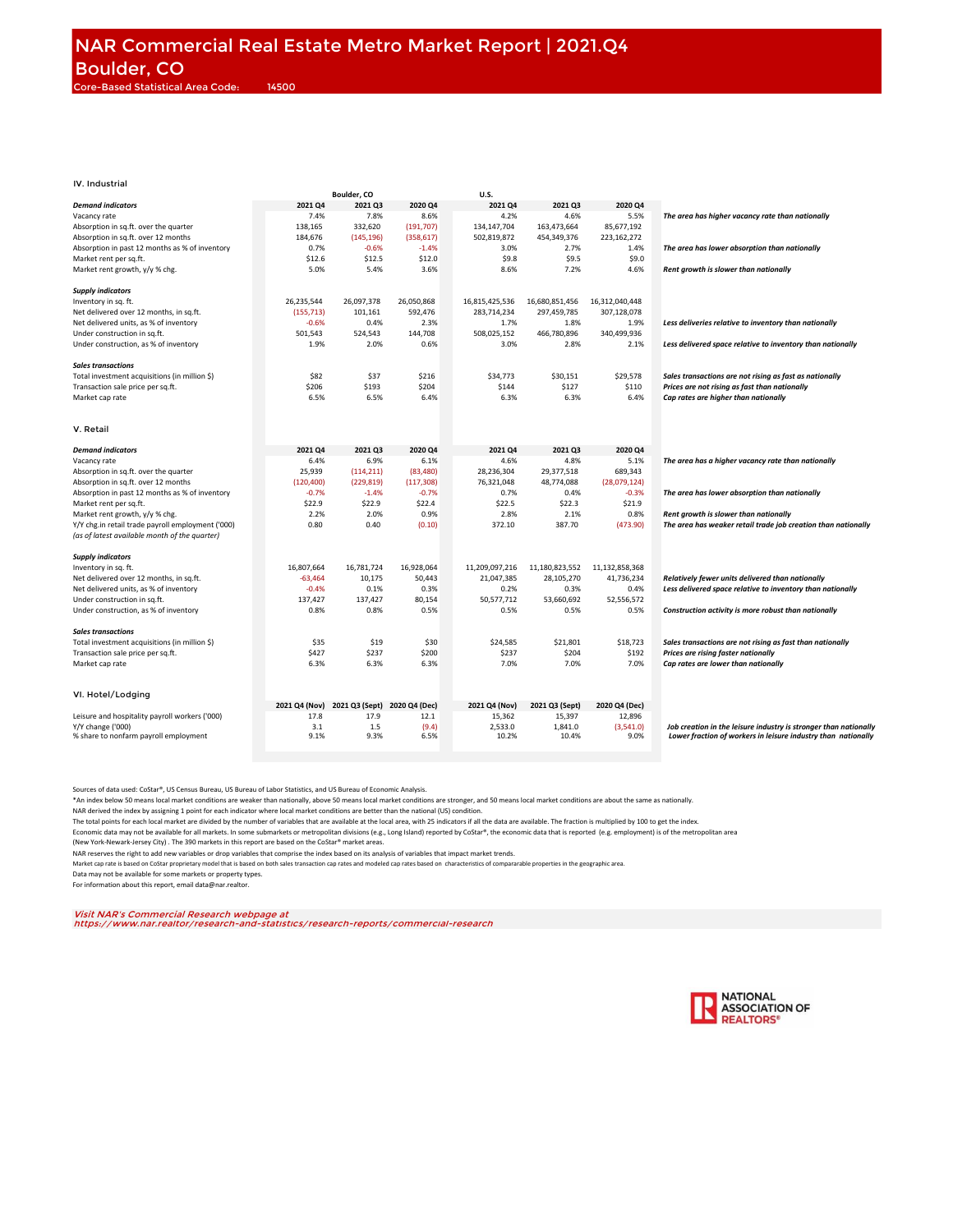# **NAR Commercial Real Estate Metro Market Report | 2021.Q4** Colorado Springs, CO

Core-Based Statistical Area Code: 17820

**The Colorado Springs, CO commercial real estate market is not as strong compared to the overall U.S. market. NAR Commercial Real Estate Market Conditions Index\* 48.0**

Overall economic conditions are not as strong than nationally. The apartment property market is not as strong than nationally. The office property market is stronger than nationally. The industrial property market is not as strong than nationally. The retail property market is stronger than nationally.

The hotel/lodging property market is stronger than nationally.

|                                                       |               | Colorado Springs, CO         |            |                | U.S.           |                |                                                            |
|-------------------------------------------------------|---------------|------------------------------|------------|----------------|----------------|----------------|------------------------------------------------------------|
| <b>Economic</b>                                       | 2021 Q4 (Nov) | 2021 Q3 (Sept) 2020 Q4 (Dec) |            | 2021 Q4 (Nov)  | 2021 Q3 (Sept) | 2020 Q4 (Dec)  |                                                            |
| Total non-farm employment ('000)                      | 308           | 306                          | 288        | 150,098        | 147,650        | 143,602        |                                                            |
| Y/Y chg.in nonfarm payroll employment ('000)          | 14            | 13                           | (16)       | 5,977          | 5,704          | (9, 244)       |                                                            |
| Y/Y % chg. in nonfarm payroll employment              | 4.8%          | 4.5%                         | $-5.3%$    | 4.1%           | 4.0%           | $-6.0%$        | Job creation is stronger than nationally                   |
|                                                       |               |                              |            |                |                |                |                                                            |
| Unemployment rate (%)                                 | 5.3%          | 5.9%                         | 7.2%       | 4.2%           | 4.7%           | 6.7%           | Unemployment rate is higher than nationally                |
| Average weekly wages                                  | \$987         | \$989                        | \$950      | \$1,080        | \$1,073        | \$1,038        |                                                            |
| Wage growth, year-over-year                           | 3.1%          | 9.1%                         | $-3.5%$    | 4.8%           | 4.5%           | 6.7%           | Wages are rising at a slower pace than nationally          |
| (data are as of last month of the quarter)            |               |                              |            |                |                |                |                                                            |
|                                                       | 2020          | 2019                         | 2018       | 2020           | 2019           | 2018           |                                                            |
| GDP growth (%)                                        | $-0.1%$       | 3.1%                         | 3.4%       | $-3.4%$        | 2.3%           | 2.9%           |                                                            |
|                                                       |               |                              |            |                |                |                |                                                            |
|                                                       | 2019          | 2018                         | 2017       | 2019           | 2018           | 2017           |                                                            |
| Median household income                               | \$72,633      | \$67,430                     | \$65,593   | \$87,470       | \$84,423       | \$81,284       |                                                            |
|                                                       |               |                              |            |                |                |                |                                                            |
| <b>Demographic</b>                                    | 2020          | 2019                         | 2018       | 2020           | 2019           | 2018           |                                                            |
| Net domestic migration ('000)                         | 2.6           | 5.2                          | 7.2        | $\Omega$       | $\Omega$       | $\mathbf 0$    | Area is experiencing net domestic in-migration             |
|                                                       |               |                              |            |                |                |                |                                                            |
| Population ('000)                                     | 754           | 747                          | 738        | 331,501        | 328,330        | 326,838        |                                                            |
| Population growth (%)                                 | 0.87%         | 1.28%                        | 1.70%      | 0.97%          | 0.46%          | 0.53%          | Population growth is slower than nationally                |
|                                                       |               |                              |            |                |                |                |                                                            |
| II. Multifamily                                       |               |                              |            |                |                |                |                                                            |
| <b>Demand indicators</b>                              | 2021 04       | 2021 Q3                      | 2020 Q4    | 2021 04        | 2021 03        | 2020 Q4        |                                                            |
|                                                       |               |                              |            |                |                |                |                                                            |
| Vacancy rate                                          | 5.9%          | 5.7%                         | 7.0%       | 4.6%           | 4.6%           | 6.6%           | The area has a higher vacancy rate than nationally         |
| Absorption of units over the quarter                  | (94)          | (107)                        | 431        | 78,063         | 189,629        | 94,740         |                                                            |
| Absorption of units in past 12 months                 | 666           | 1,191                        | 1,937      | 714,672        | 731.349        | 376.273        |                                                            |
| Absorption in past 12 months as % of inventory        | 1.6%          | 2.8%                         | 4.7%       | 4.2%           | 4.3%           | 2.3%           | The area has lower absorption than nationally              |
| Market asking rent per unit                           | \$1,332       | \$1,358                      | \$1,192    | \$1,543        | \$1,532        | \$1,387        |                                                            |
| Market asking rent per unit, y/y % chg                | 11.8%         | 14.1%                        | 4.3%       | 11.3%          | 10.6%          | 0.5%           |                                                            |
| Effective rent per unit                               | \$1,325       | \$1,353                      | \$1,183    | \$1,534        | \$1,523        | \$1,367        |                                                            |
| Effective rent per unit, y/y % chg                    | 12.0%         | 14.6%                        | 4.1%       | 12.2%          | 11.6%          | $-0.1%$        | Rents are rising more slowly than nationally               |
| Rent as a percent of 2-person annual wage income      | 15.4%         | 15.7%                        | 14.3%      | 16.3%          | 16.3%          | 15.2%          | Renting is more affordable than nationally                 |
|                                                       |               |                              |            |                |                |                |                                                            |
| <b>Supply indicators</b>                              |               |                              |            |                |                |                |                                                            |
| Inventory                                             | 42,128        | 42,221                       | 41,461     | 17,112,020     | 17,034,566     | 16,401,950     |                                                            |
| Net delivered units in past 12 months                 | 193           | 741                          | 1,747      | 369,993        | 387,542        | 434,591        |                                                            |
| Net delivered units, as % of inventory                | 0.5%          | 1.8%                         | 4.2%       | 2.2%           | 2.3%           | 2.6%           |                                                            |
|                                                       |               |                              |            |                |                |                |                                                            |
| Units under construction                              | 4,120         | 3,638                        | 2,117      | 681,402        | 692,701        | 687,551        |                                                            |
| Units under construction, as % of inventory           | 9.8%          | 8.6%                         | 5.1%       | 4.0%           | 4.1%           | 4.2%           | Construction is stronger than nationally                   |
| Ratio of jobs created to net delivered units          | 73.6          | 17.7                         | (9.2)      | 16.2           | 14.7           | (21.3)         | More jobs per delivered units than nationally              |
| (as of latest available month of the quarter)         |               |                              |            |                |                |                |                                                            |
|                                                       |               |                              |            |                |                |                |                                                            |
| <b>Sales transactions</b>                             |               |                              |            |                |                |                |                                                            |
| Total investment acquisitions (in million \$)         | \$209         | \$271                        | \$303      | \$86,764       | \$63,211       | \$47,522       | Sales transactions are not rising as fast than nationally  |
| Transaction sales price per unit                      | \$191,418     | \$205,761                    | \$162,194  | \$235,199      | \$231,697      | \$212,033      | Prices are rising faster nationally                        |
| Market cap rate                                       | 4.7%          | 4.7%                         | 4.9%       | 5.2%           | 5.2%           | 5.3%           | Cap rates are lower than nationally                        |
|                                                       |               |                              |            |                |                |                |                                                            |
| III. Office                                           |               |                              |            |                |                |                |                                                            |
| <b>Demand indicators</b>                              | 2021 Q4       | 2021 Q3                      | 2020 Q4    | 2021 Q4        | 2021 Q3        | 2020 Q4        |                                                            |
| Vacancy rate                                          | 9.6%          | 9.8%                         | 8.1%       | 12.2%          | 9.8%           | 8.1%           | The area has a lower vacancy rate than nationally          |
|                                                       |               |                              |            |                |                |                |                                                            |
| Absorption in sq.ft. over the quarter                 | 101,438       | 270,980                      | 68,839     | 14,567,728     | 5,676,582      | (34,912,824)   |                                                            |
| Absorption in sq.ft. over 12 months                   | (74, 422)     | (107, 021)                   | (58, 764)  | (39, 446, 204) | (88,926,760)   | (74, 605, 520) |                                                            |
| Absorption in past 12 months as % of inventory        | $-0.3%$       | $-0.4%$                      | $-0.2%$    | $-0.5%$        | $-1.2%$        | $-1.0%$        | The area has stronger absorption than nationally           |
| Market rent per sq.ft.                                | \$22.9        | \$22.8                       | \$22.2     | \$34.4         | \$34.3         | \$34.3         |                                                            |
| Market rent growth, y/y % chg.                        | 2.8%          | 2.3%                         | 3.3%       | 0.1%           | $-0.3%$        | $-1.5%$        | Rents are rising faster than nationally                    |
| Y/Y chg.in professional/business services jobs ('000) | 4.2           | 3.7                          | 0.4        | 1,134          | 1,092          | (870)          | Stronger office job creation than nationally               |
| (as of latest available month of the quarter)         |               |                              |            |                |                |                |                                                            |
|                                                       |               |                              |            |                |                |                |                                                            |
| <b>Supply indicators</b>                              |               |                              |            |                |                |                |                                                            |
| Inventory in sq. ft.                                  | 27,313,340    | 27,211,904                   | 27.387.764 | 7,237,517,312  | 7,222,925,312  | 7.276.806.144  |                                                            |
| Net delivered over 12 months, in sq.ft.               | 425,433       | 276,425                      | (108,005)  | 59,502,409     | 57,367,205     | 45,533,641     |                                                            |
| Net delivered units, as % of inventory                | 1.6%          | 1.0%                         | $-0.4%$    | 0.8%           | 0.8%           | 0.6%           | More delivered space relative to inventory than nationally |
| Under construction in sq.ft.                          | 139.559       | 189,559                      | 375,433    | 142,297,840    | 141,203,264    | 155,258,080    |                                                            |
| Under construction, as % of inventory                 | 0.5%          | 0.7%                         | 1.4%       | 2.0%           | 2.0%           | 2.1%           | Construction activity is slower than nationally            |
|                                                       |               |                              |            |                |                |                |                                                            |
| <b>Sales transactions</b>                             |               |                              |            |                |                |                |                                                            |
| Total investment acquisitions (in million \$)         | \$179         | \$200                        | \$74       | \$28,031       | \$29,974       | \$21,646       | Sales transactions are rising faster than nationally       |
| Transaction sale price per sq.ft.                     | \$172         | \$172                        | \$167      | \$305          | \$306          | \$301          | Prices are rising faster nationally                        |
| Market cap rate                                       | 8.1%          | 8.2%                         | 8.4%       | 7.0%           | 7.0%           | 7.0%           | Cap rates are higher than nationally                       |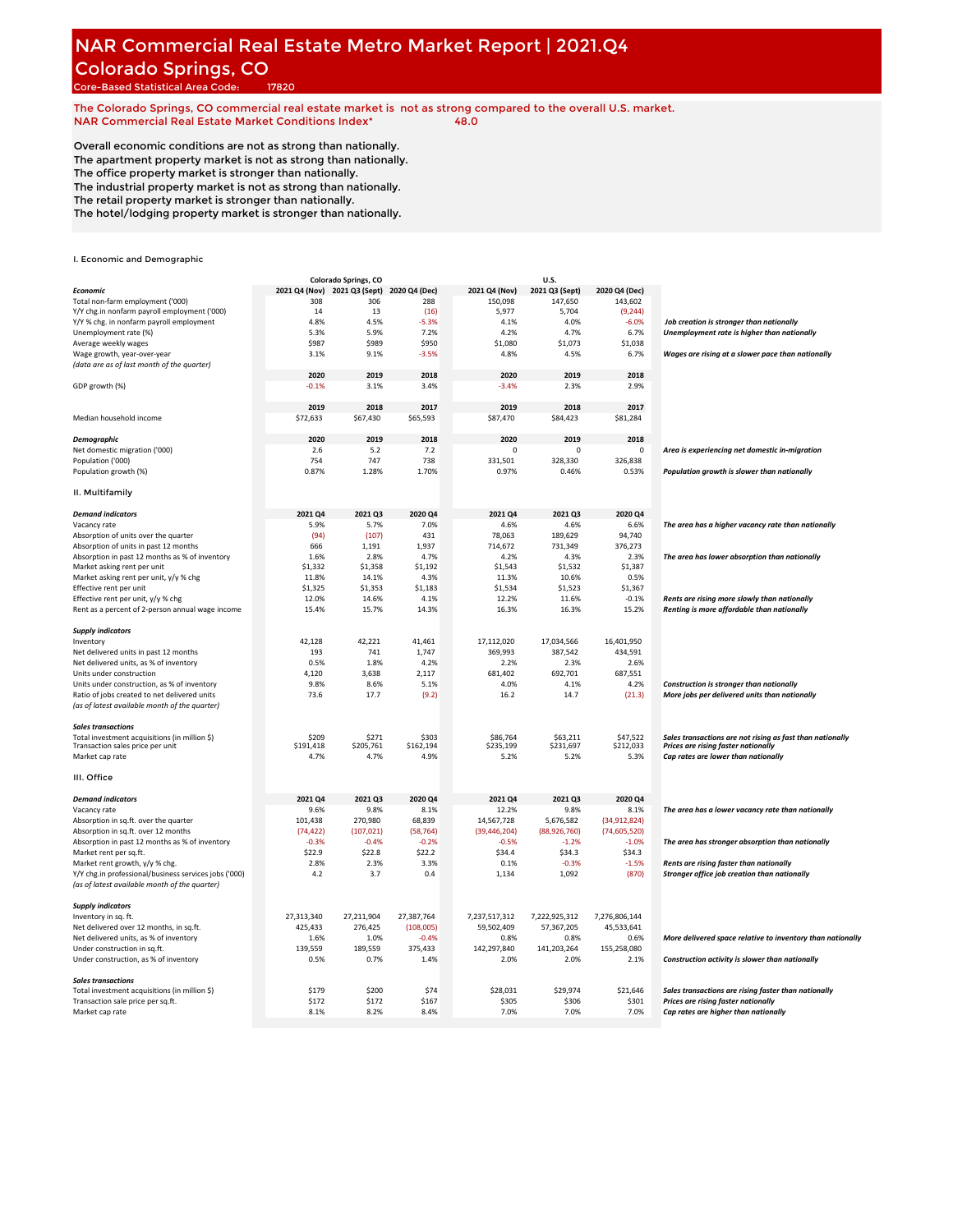|                                                                                                    |               | Colorado Springs, CO |                | U.S.             |                  |                   |                                                                                                                                    |
|----------------------------------------------------------------------------------------------------|---------------|----------------------|----------------|------------------|------------------|-------------------|------------------------------------------------------------------------------------------------------------------------------------|
| <b>Demand indicators</b>                                                                           | 2021 Q4       | 2021 Q3              | 2020 Q4        | 2021 Q4          | 2021 Q3          | 2020 Q4           |                                                                                                                                    |
| Vacancy rate                                                                                       | 5.0%          | 4.1%                 | 5.4%           | 4.2%             | 4.6%             | 5.5%              | The area has higher vacancy rate than nationally                                                                                   |
| Absorption in sq.ft. over the quarter                                                              | (61, 406)     | 4,434,516            | 45,917         | 134,147,704      | 163,473,664      | 85,677,192        |                                                                                                                                    |
|                                                                                                    |               |                      |                |                  |                  |                   |                                                                                                                                    |
| Absorption in sq.ft. over 12 months                                                                | 4,648,154     | 4,755,477            | 103,772        | 502,819,872      | 454,349,376      | 223,162,272       |                                                                                                                                    |
| Absorption in past 12 months as % of inventory                                                     | 11.8%         | 12.1%                | 0.3%           | 3.0%             | 2.7%             | 1.4%              | The area has stronger absorption than nationally                                                                                   |
| Market rent per sq.ft.                                                                             | \$10.0        | \$9.9                | \$9.5          | \$9.8            | \$9.5            | \$9.0             |                                                                                                                                    |
| Market rent growth, y/y % chg.                                                                     | 5.7%          | 6.2%                 | 3.7%           | 8.6%             | 7.2%             | 4.6%              | Rent growth is slower than nationally                                                                                              |
| <b>Supply indicators</b>                                                                           |               |                      |                |                  |                  |                   |                                                                                                                                    |
| Inventory in sq. ft.                                                                               | 39,312,592    | 39,374,000           | 34,664,440     | 16,815,425,536   | 16,680,851,456   | 16,312,040,448    |                                                                                                                                    |
| Net delivered over 12 months, in sq.ft.                                                            | 4,743,599     | 4,465,524            | 150,836        | 283,714,234      | 297,459,785      | 307,128,078       |                                                                                                                                    |
|                                                                                                    |               |                      |                |                  |                  |                   |                                                                                                                                    |
| Net delivered units, as % of inventory                                                             | 12.1%         | 11.3%                | 0.4%           | 1.7%             | 1.8%             | 1.9%              | More deliveries relative to inventory than nationally                                                                              |
| Under construction in sq.ft.                                                                       | 131,250       | 438,680              | 4,430,694      | 508,025,152      | 466,780,896      | 340,499,936       |                                                                                                                                    |
| Under construction, as % of inventory                                                              | 0.3%          | 1.1%                 | 12.8%          | 3.0%             | 2.8%             | 2.1%              | Less delivered space relative to inventory than nationally                                                                         |
| <b>Sales transactions</b>                                                                          |               |                      |                |                  |                  |                   |                                                                                                                                    |
| Total investment acquisitions (in million \$)                                                      | \$41          | \$74                 | \$66           | \$34,773         | \$30,151         | \$29,578          | Sales transactions are not rising as fast as nationally                                                                            |
| Transaction sale price per sq.ft.                                                                  | \$140         | \$166                | \$104          | \$144            | \$127            | \$110             | Prices are rising faster nationally                                                                                                |
| Market cap rate                                                                                    | 7.6%          | 7.7%                 | 7.5%           | 6.3%             | 6.3%             | 6.4%              | Cap rates are higher than nationally                                                                                               |
|                                                                                                    |               |                      |                |                  |                  |                   |                                                                                                                                    |
| V. Retail                                                                                          |               |                      |                |                  |                  |                   |                                                                                                                                    |
| <b>Demand indicators</b>                                                                           | 2021 Q4       | 2021 Q3              | 2020 Q4        | 2021 Q4          | 2021 Q3          | 2020 Q4           |                                                                                                                                    |
| Vacancy rate                                                                                       | 4.6%          | 5.2%                 | 5.4%           | 4.6%             | 4.8%             | 5.1%              | The area has a lower vacancy rate than nationally                                                                                  |
| Absorption in sq.ft. over the quarter                                                              | 278,591       | 375,138              | 101,265        | 28,236,304       | 29,377,518       | 689,343           |                                                                                                                                    |
| Absorption in sq.ft. over 12 months                                                                | 651,591       | 474,265              | (328, 806)     | 76,321,048       | 48,774,088       | (28,079,124)      |                                                                                                                                    |
|                                                                                                    |               |                      |                |                  |                  |                   |                                                                                                                                    |
| Absorption in past 12 months as % of inventory                                                     | 1.6%          | 1.1%                 | $-0.8%$        | 0.7%             | 0.4%             | $-0.3%$           | The area has stronger absorption than nationally                                                                                   |
| Market rent per sq.ft.                                                                             | \$17.8        | \$17.7               | \$17.3         | \$22.5           | \$22.3           | \$21.9            |                                                                                                                                    |
| Market rent growth, y/y % chg.                                                                     | 3.1%          | 2.2%                 | 0.7%           | 2.8%             | 2.1%             | 0.8%              | Rents are rising faster than nationally                                                                                            |
| Y/Y chg.in retail trade payroll employment ('000)<br>(as of latest available month of the quarter) | 0.00          | (0.30)               | 0.40           | 372.10           | 387.70           | (473.90)          | The area has stronger retail trade job creation than nationally                                                                    |
| <b>Supply indicators</b>                                                                           |               |                      |                |                  |                  |                   |                                                                                                                                    |
| Inventory in sq. ft.                                                                               | 41,702,312    | 41,423,720           | 41,050,720     | 11,209,097,216   | 11,180,823,552   | 11,132,858,368    |                                                                                                                                    |
| Net delivered over 12 months, in sq.ft.                                                            | 307,659       | 331,472              | 152,060        | 21,047,385       | 28,105,270       | 41,736,234        | Relatively more units delivered than nationally                                                                                    |
| Net delivered units, as % of inventory                                                             | 0.7%          | 0.8%                 | 0.4%           | 0.2%             | 0.3%             | 0.4%              | More delivered space relative to inventory than nationally                                                                         |
|                                                                                                    | 333,364       | 348,189              | 373,700        | 50,577,712       | 53,660,692       | 52,556,572        |                                                                                                                                    |
| Under construction in sq.ft.                                                                       |               |                      |                |                  |                  |                   |                                                                                                                                    |
| Under construction, as % of inventory                                                              | 0.8%          | 0.8%                 | 0.9%           | 0.5%             | 0.5%             | 0.5%              | Construction activity is more robust than nationally                                                                               |
| <b>Sales transactions</b>                                                                          |               |                      |                |                  |                  |                   |                                                                                                                                    |
| Total investment acquisitions (in million \$)                                                      | \$142         | \$101                | \$73           | \$24,585         | \$21,801         | \$18,723          | Sales transactions are rising faster than nationally                                                                               |
| Transaction sale price per sq.ft.                                                                  | \$269         | \$132                | \$222          | \$237            | \$204            | \$192             | Prices are not rising as fast than nationally                                                                                      |
| Market cap rate                                                                                    | 7.6%          | 7.7%                 | 7.6%           | 7.0%             | 7.0%             | 7.0%              | Cap rates are higher than nationally                                                                                               |
|                                                                                                    |               |                      |                |                  |                  |                   |                                                                                                                                    |
| VI. Hotel/Lodging                                                                                  | 2021 Q4 (Nov) | 2021 Q3 (Sept)       | 2020 Q4 (Dec)  | 2021 Q4 (Nov)    | 2021 Q3 (Sept)   | 2020 Q4 (Dec)     |                                                                                                                                    |
|                                                                                                    |               | 37.6                 |                |                  |                  |                   |                                                                                                                                    |
| Leisure and hospitality payroll workers ('000)                                                     | 36.7          |                      | 27.4           | 15,362           | 15,397           | 12,896            |                                                                                                                                    |
| Y/Y change ('000)<br>% share to nonfarm payroll employment                                         | 3.7<br>11.9%  | 3.3<br>12.3%         | (11.7)<br>9.5% | 2,533.0<br>10.2% | 1,841.0<br>10.4% | (3,541.0)<br>9.0% | Job creation in the leisure industry is stronger than nationally<br>Higher fraction of workers in leisure industry than nationally |
|                                                                                                    |               |                      |                |                  |                  |                   |                                                                                                                                    |
|                                                                                                    |               |                      |                |                  |                  |                   |                                                                                                                                    |

Sources of data used: CoStar®, US Census Bureau, US Bureau of Labor Statistics, and US Bureau of Economic Analysis.

\*An index below 50 means local market conditions are weaker than nationally, above 50 means local market and stomger, and 50 means local market conditions are about the same as nationally.<br>NAR derived the index by assignin

The total points for each local market are divided by the number of variables that are available at the local area, with 25 indicators if all the data are available. The fraction is multiplied by 100 to get the index.

Economic data may not be available for all markets. In some submarkets or metropolitan divisions (e.g., Long Island) reported by CoStar®, the economic data that is reported (e.g. employment) is of the metropolitan area

(New York-Newark-Jersey City) . The 390 markets in this report are based on the CoStar® market areas.

NAR reserves the right to add new variables or drop variables that comprise the index based on its analysis of variables that impact market trends.

Market cap rate is based on CoStar proprietary model that is based on both sales transaction cap rates and modeled cap rates based on characteristics of compararable properties in the geographic area.

Data may not be available for some markets or property types. For information about this report, email data@nar.realtor.

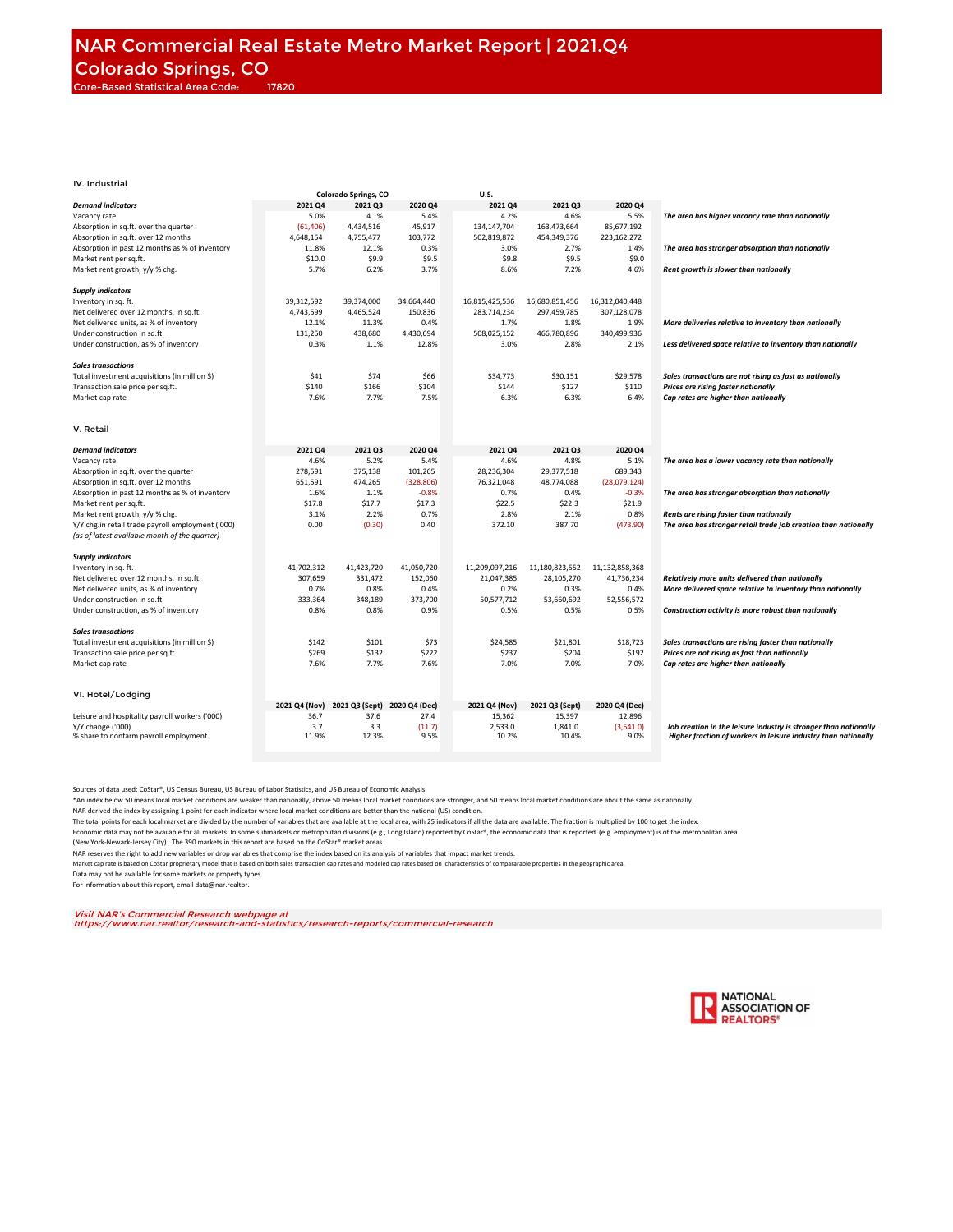#### **NAR Commercial Real Estate Metro Market Report | 2021.Q4** Denver-Aurora-Lakewood, CO

Core-Based Statistical Area Code: 19740

**The Denver-Aurora-Lakewood, CO commercial real estate market is not as strong compared to the overall U.S. market. NAR Commercial Real Estate Market Conditions Index\* 44.0**

Overall economic conditions are not as strong than nationally. The apartment property market is stronger than nationally. The office property market is not as strong than nationally. The industrial property market is not as strong than nationally. The retail property market is not as strong than nationally. The hotel/lodging property market is stronger than nationally.

|                                                       |             | Denver-Aurora-Lakewood, CO                 |             |                | U.S.           |                |                                                            |
|-------------------------------------------------------|-------------|--------------------------------------------|-------------|----------------|----------------|----------------|------------------------------------------------------------|
| <b>Economic</b>                                       |             | 2021 Q4 (Nov) 2021 Q3 (Sept) 2020 Q4 (Dec) |             | 2021 Q4 (Nov)  | 2021 Q3 (Sept) | 2020 Q4 (Dec)  |                                                            |
| Total non-farm employment ('000)                      | 1,544       | 1,527                                      | 1,456       | 150,098        | 147,650        | 143,602        |                                                            |
| Y/Y chg.in nonfarm payroll employment ('000)          | 79          | 75                                         | (105)       | 5,977          | 5,704          | (9, 244)       |                                                            |
| Y/Y % chg. in nonfarm payroll employment              | 5.4%        | 5.2%                                       | $-6.7%$     | 4.1%           | 4.0%           | $-6.0%$        | Job creation is stronger than nationally                   |
| Unemployment rate (%)                                 | 5.2%        | 5.7%                                       | 7.3%        | 4.2%           | 4.7%           | 6.7%           | Unemployment rate is higher than nationally                |
| Average weekly wages                                  | \$1,209     | \$1,212                                    | \$1,161     | \$1,080        | \$1,073        | \$1,038        |                                                            |
| Wage growth, year-over-year                           | 1.7%        | 5.5%                                       | 1.3%        | 4.8%           | 4.5%           | 6.7%           | Wages are rising at a slower pace than nationally          |
| (data are as of last month of the quarter)            |             |                                            |             |                |                |                |                                                            |
|                                                       | 2020        | 2019                                       | 2018        | 2020           | 2019           | 2018           |                                                            |
|                                                       |             |                                            |             |                |                |                |                                                            |
| GDP growth (%)                                        | $-2.8%$     | 4.5%                                       | 4.4%        | $-3.4%$        | 2.3%           | 2.9%           |                                                            |
|                                                       |             |                                            |             |                |                |                |                                                            |
|                                                       | 2019        | 2018                                       | 2017        | 2019           | 2018           | 2017           |                                                            |
| Median household income                               | \$85,641    | \$79,478                                   | \$76,643    | \$87,470       | \$84,423       | \$81,284       |                                                            |
|                                                       |             |                                            |             |                |                |                |                                                            |
| <b>Demographic</b>                                    | 2020        | 2019                                       | 2018        | 2020           | 2019           | 2018           |                                                            |
| Net domestic migration ('000)                         | 11.6        | 13.8                                       | 17.2        | $\mathbf 0$    | $\mathbf 0$    | 0              | Area is experiencing net domestic in-migration             |
| Population ('000)                                     | 2,991       | 2,965                                      | 2,934       | 331,501        | 328,330        | 326,838        |                                                            |
| Population growth (%)                                 | 0.89%       | 1.05%                                      | 1.39%       | 0.97%          | 0.46%          | 0.53%          | Population growth is slower than nationally                |
| II. Multifamily                                       |             |                                            |             |                |                |                |                                                            |
|                                                       |             |                                            |             |                |                |                |                                                            |
| <b>Demand indicators</b>                              | 2021 Q4     | 2021 Q3                                    | 2020 Q4     | 2021 Q4        | 2021 Q3        | 2020 Q4        |                                                            |
| Vacancy rate                                          | 6.2%        | 5.7%                                       | 7.7%        | 4.6%           | 4.6%           | 6.6%           | The area has a higher vacancy rate than nationally         |
| Absorption of units over the quarter                  | 1,508       | 2,966                                      | 1.294       | 78,063         | 189,629        | 94.740         |                                                            |
| Absorption of units in past 12 months                 | 12,682      | 12,468                                     | 7,604       | 714,672        | 731,349        | 376,273        |                                                            |
| Absorption in past 12 months as % of inventory        | 5.1%        | 5.0%                                       | 3.2%        | 4.2%           | 4.3%           | 2.3%           | The area has stronger absorption than nationally           |
| Market asking rent per unit                           | \$1,696     | \$1,709                                    | \$1,502     | \$1,543        | \$1,532        | \$1,387        |                                                            |
| Market asking rent per unit, y/y % chg                | 12.9%       | 13.1%                                      | $-0.5%$     | 11.3%          | 10.6%          | 0.5%           |                                                            |
| Effective rent per unit                               | \$1,684     | \$1,699                                    | \$1,473     | \$1,534        | \$1,523        | \$1,367        |                                                            |
| Effective rent per unit, y/y % chg                    | 14.3%       | 14.6%                                      | $-1.0%$     | 12.2%          | 11.6%          | $-0.1%$        | Rents are rising faster than nationally                    |
| Rent as a percent of 2-person annual wage income      | 16.0%       | 16.1%                                      | 14.6%       | 16.3%          | 16.3%          | 15.2%          | Renting is more affordable than nationally                 |
|                                                       |             |                                            |             |                |                |                |                                                            |
| <b>Supply indicators</b>                              |             |                                            |             |                |                |                |                                                            |
| Inventory                                             | 250,589     | 249,084                                    | 237,929     | 17,112,020     | 17,034,566     | 16,401,950     |                                                            |
| Net delivered units in past 12 months                 | 9,328       | 8,042                                      | 7,564       | 369,993        | 387,542        | 434,591        |                                                            |
| Net delivered units, as % of inventory                | 3.7%        | 3.2%                                       | 3.2%        | 2.2%           | 2.3%           | 2.6%           |                                                            |
| Units under construction                              | 15,275      | 16,811                                     | 16,610      | 681,402        | 692,701        | 687,551        |                                                            |
| Units under construction, as % of inventory           | 6.1%        | 6.7%                                       | 7.0%        | 4.0%           | 4.1%           | 4.2%           | <b>Construction is stronger than nationally</b>            |
| Ratio of jobs created to net delivered units          | 8.4         | 9.4                                        | (13.9)      | 16.2           | 14.7           | (21.3)         | Fewer jobs per delivered units than nationally             |
| (as of latest available month of the quarter)         |             |                                            |             |                |                |                |                                                            |
| <b>Sales transactions</b>                             |             |                                            |             |                |                |                |                                                            |
| Total investment acquisitions (in million \$)         | \$4,837     | \$2,069                                    | \$1,990     | \$86,764       | \$63,211       | \$47,522       | Sales transactions are rising faster than nationally       |
| Transaction sales price per unit                      | \$345,567   | \$331,956                                  | \$271,999   | \$235,199      | \$231,697      | \$212,033      | Prices are rising faster nationally                        |
| Market cap rate                                       | 4.4%        | 4.4%                                       | 4.5%        | 5.2%           | 5.2%           | 5.3%           | Cap rates are lower than nationally                        |
|                                                       |             |                                            |             |                |                |                |                                                            |
| III. Office                                           |             |                                            |             |                |                |                |                                                            |
| <b>Demand indicators</b>                              | 2021 Q4     | 2021 Q3                                    | 2020 Q4     | 2021 Q4        | 2021 Q3        | 2020 Q4        |                                                            |
| Vacancy rate                                          | 14.4%       | 14.3%                                      | 12.6%       | 12.2%          | 14.3%          | 12.6%          | The area has a higher vacancy rate than nationally         |
| Absorption in sq.ft. over the quarter                 | (166, 661)  | 262,604                                    | (1,507,946) | 14,567,728     | 5,676,582      | (34,912,824)   |                                                            |
| Absorption in sq.ft. over 12 months                   | (1,794,277) | (3, 135, 562)                              | (3,843,107) | (39, 446, 204) | (88,926,760)   | (74, 605, 520) |                                                            |
| Absorption in past 12 months as % of inventory        | $-1.2%$     | $-2.0%$                                    | $-2.4%$     | $-0.5%$        | $-1.2%$        | $-1.0%$        | The area has lower absorption than nationally              |
| Market rent per sq.ft.                                | \$28.6      | \$28.6                                     | \$28.5      | \$34.4         | \$34.3         | \$34.3         |                                                            |
| Market rent growth, y/y % chg.                        | 0.4%        | $-0.4%$                                    | $-0.1%$     | 0.1%           | $-0.3%$        | $-1.5%$        | Rents are rising faster than nationally                    |
| Y/Y chg.in professional/business services jobs ('000) | 19.2        | 17.8                                       | (9.0)       | 1,134          | 1,092          | (870)          | Slower office job creation than nationally                 |
| (as of latest available month of the quarter)         |             |                                            |             |                |                |                |                                                            |
| <b>Supply indicators</b>                              |             |                                            |             |                |                |                |                                                            |
| Inventory in sq. ft.                                  | 155,074,000 | 155,240,656                                | 156,868,272 | 7,237,517,312  | 7,222,925,312  | 7,276,806,144  |                                                            |
| Net delivered over 12 months, in sq.ft.               | 1,826,917   | 1,909,604                                  | 1,188,264   | 59,502,409     | 57,367,205     | 45,533,641     |                                                            |
| Net delivered units, as % of inventory                | 1.2%        | 1.2%                                       | 0.8%        | 0.8%           | 0.8%           | 0.6%           | More delivered space relative to inventory than nationally |
| Under construction in sq.ft.                          | 1,429,816   | 1,311,254                                  | 2,478,061   | 142,297,840    | 141,203,264    | 155,258,080    |                                                            |
| Under construction, as % of inventory                 | 0.9%        | 0.8%                                       | 1.6%        | 2.0%           | 2.0%           | 2.1%           | Construction activity is slower than nationally            |
|                                                       |             |                                            |             |                |                |                |                                                            |
| <b>Sales transactions</b>                             |             |                                            |             |                |                |                |                                                            |
| Total investment acquisitions (in million \$)         | \$590       | \$1,106                                    | \$329       | \$28,031       | \$29,974       | \$21,646       | Sales transactions are rising faster than nationally       |
| Transaction sale price per sq.ft.                     | \$205       | \$301                                      | \$219       | \$305          | \$306          | \$301          | Prices are not rising as fast than nationally              |
| Market cap rate                                       | 7.1%        | 7.0%                                       | 7.1%        | 7.0%           | 7.0%           | 7.0%           | Cap rates are higher than nationally                       |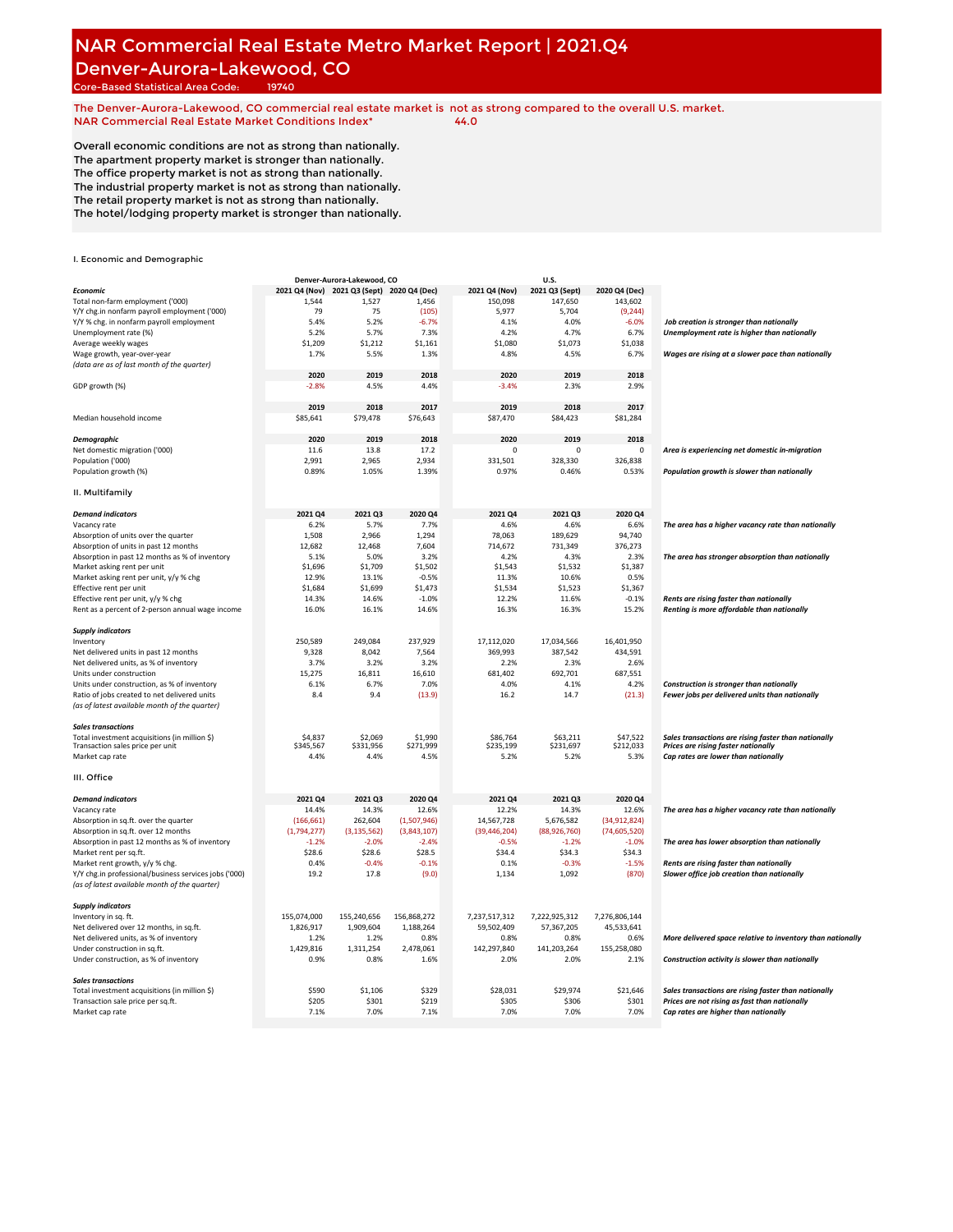|                                                   |               | Denver-Aurora-Lakewood, CO |               | U.S.           |                |                |                                                                  |
|---------------------------------------------------|---------------|----------------------------|---------------|----------------|----------------|----------------|------------------------------------------------------------------|
| <b>Demand indicators</b>                          | 2021 Q4       | 2021 Q3                    | 2020 Q4       | 2021 Q4        | 2021 03        | 2020 Q4        |                                                                  |
| Vacancy rate                                      | 5.5%          | 6.5%                       | 6.0%          | 4.2%           | 4.6%           | 5.5%           | The area has higher vacancy rate than nationally                 |
| Absorption in sq.ft. over the quarter             | 3,284,682     | 1,977,649                  | 313.463       | 134,147,704    | 163.473.664    | 85.677.192     |                                                                  |
|                                                   |               |                            |               |                |                |                |                                                                  |
| Absorption in sq.ft. over 12 months               | 6,137,626     | 3,166,407                  | 2,347,714     | 502,819,872    | 454,349,376    | 223,162,272    |                                                                  |
| Absorption in past 12 months as % of inventory    | 2.5%          | 1.3%                       | 1.0%          | 3.0%           | 2.7%           | 1.4%           | The area has lower absorption than nationally                    |
| Market rent per sq.ft.                            | \$10.7        | \$10.5                     | \$10.1        | \$9.8          | \$9.5          | \$9.0          |                                                                  |
| Market rent growth, y/y % chg.                    | 5.7%          | 4.2%                       | 2.7%          | 8.6%           | 7.2%           | 4.6%           | Rent growth is slower than nationally                            |
|                                                   |               |                            |               |                |                |                |                                                                  |
| <b>Supply indicators</b>                          |               |                            |               |                |                |                |                                                                  |
| Inventory in sq. ft.                              | 245,461,088   | 242,176,416                | 239,298,016   | 16,815,425,536 | 16,680,851,456 | 16.312.040.448 |                                                                  |
|                                                   |               |                            |               |                |                |                |                                                                  |
| Net delivered over 12 months, in sq.ft.           | 5,124,734     | 5,684,089                  | 4,651,381     | 283,714,234    | 297,459,785    | 307,128,078    |                                                                  |
| Net delivered units, as % of inventory            | 2.1%          | 2.3%                       | 1.9%          | 1.7%           | 1.8%           | 1.9%           | More deliveries relative to inventory than nationally            |
| Under construction in sq.ft.                      | 11,364,825    | 9,589,090                  | 6,781,757     | 508,025,152    | 466,780,896    | 340,499,936    |                                                                  |
| Under construction, as % of inventory             | 4.6%          | 4.0%                       | 2.8%          | 3.0%           | 2.8%           | 2.1%           | More delivered space relative to inventory than nationally       |
|                                                   |               |                            |               |                |                |                |                                                                  |
| <b>Sales transactions</b>                         |               |                            |               |                |                |                |                                                                  |
| Total investment acquisitions (in million \$)     | \$1,004       | \$474                      | \$650         | \$34,773       | \$30,151       | \$29,578       | Sales transactions are rising faster than nationally             |
|                                                   |               |                            |               |                |                |                |                                                                  |
| Transaction sale price per sq.ft.                 | \$206         | \$200                      | \$144         | \$144          | \$127          | \$110          | Prices are rising faster nationally                              |
| Market cap rate                                   | 6.1%          | 6.1%                       | 6.0%          | 6.3%           | 6.3%           | 6.4%           | Cap rates are lower than nationally                              |
|                                                   |               |                            |               |                |                |                |                                                                  |
|                                                   |               |                            |               |                |                |                |                                                                  |
| V. Retail                                         |               |                            |               |                |                |                |                                                                  |
|                                                   |               |                            |               |                |                |                |                                                                  |
| <b>Demand indicators</b>                          | 2021 Q4       | 2021 Q3                    | 2020 Q4       | 2021 Q4        | 2021 Q3        | 2020 Q4        |                                                                  |
| Vacancy rate                                      | 4.6%          | 5.0%                       | 5.1%          | 4.6%           | 4.8%           | 5.1%           | The area has a lower vacancy rate than nationally                |
|                                                   |               |                            |               |                |                |                |                                                                  |
| Absorption in sq.ft. over the quarter             | 697,628       | 322,478                    | (147, 395)    | 28,236,304     | 29,377,518     | 689,343        |                                                                  |
| Absorption in sq.ft. over 12 months               | 1,025,710     | 180,687                    | (857, 039)    | 76,321,048     | 48,774,088     | (28,079,124)   |                                                                  |
| Absorption in past 12 months as % of inventory    | 0.7%          | 0.1%                       | $-0.6%$       | 0.7%           | 0.4%           | $-0.3%$        | The area has lower absorption than nationally                    |
| Market rent per sq.ft.                            | \$23.9        | \$23.7                     | \$23.3        | \$22.5         | \$22.3         | \$21.9         |                                                                  |
| Market rent growth, y/y % chg.                    | 2.7%          | 2.4%                       | 2.1%          | 2.8%           | 2.1%           | 0.8%           | Rent growth is slower than nationally                            |
| Y/Y chg.in retail trade payroll employment ('000) | 2.80          | 3.20                       | (2.40)        | 372.10         | 387.70         | (473.90)       | The area has weaker retail trade job creation than nationally    |
|                                                   |               |                            |               |                |                |                |                                                                  |
| (as of latest available month of the quarter)     |               |                            |               |                |                |                |                                                                  |
|                                                   |               |                            |               |                |                |                |                                                                  |
| <b>Supply indicators</b>                          |               |                            |               |                |                |                |                                                                  |
| Inventory in sq. ft.                              | 151,031,504   | 150,333,888                | 150,005,808   | 11,209,097,216 | 11,180,823,552 | 11,132,858,368 |                                                                  |
| Net delivered over 12 months, in sq.ft.           | 262,941       | 279,801                    | 647,863       | 21,047,385     | 28,105,270     | 41,736,234     | Relatively fewer units delivered than nationally                 |
| Net delivered units, as % of inventory            | 0.2%          | 0.2%                       | 0.4%          | 0.2%           | 0.3%           | 0.4%           | Less delivered space relative to inventory than nationally       |
| Under construction in sq.ft.                      | 644,960       | 593,076                    | 635,911       | 50,577,712     | 53,660,692     | 52,556,572     |                                                                  |
| Under construction, as % of inventory             | 0.4%          | 0.4%                       | 0.4%          | 0.5%           | 0.5%           | 0.5%           | Construction activity is slower than nationally                  |
|                                                   |               |                            |               |                |                |                |                                                                  |
|                                                   |               |                            |               |                |                |                |                                                                  |
| <b>Sales transactions</b>                         |               |                            |               |                |                |                |                                                                  |
| Total investment acquisitions (in million \$)     | \$745         | \$424                      | \$465         | \$24,585       | \$21,801       | \$18,723       | Sales transactions are rising faster than nationally             |
| Transaction sale price per sq.ft.                 | \$287         | \$233                      | \$282         | \$237          | \$204          | \$192          | Prices are not rising as fast than nationally                    |
| Market cap rate                                   | 6.4%          | 6.4%                       | 6.4%          | 7.0%           | 7.0%           | 7.0%           | Cap rates are lower than nationally                              |
|                                                   |               |                            |               |                |                |                |                                                                  |
|                                                   |               |                            |               |                |                |                |                                                                  |
|                                                   |               |                            |               |                |                |                |                                                                  |
| VI. Hotel/Lodging                                 |               |                            |               |                |                |                |                                                                  |
|                                                   | 2021 Q4 (Nov) | 2021 Q3 (Sept)             | 2020 Q4 (Dec) | 2021 Q4 (Nov)  | 2021 Q3 (Sept) | 2020 Q4 (Dec)  |                                                                  |
| Leisure and hospitality payroll workers ('000)    | 150.5         | 151.4                      | 107.0         | 15,362         | 15,397         | 12,896         |                                                                  |
| Y/Y change ('000)                                 | 23.4          | 18.9                       | (64.5)        | 2,533.0        | 1,841.0        | (3,541.0)      | Job creation in the leisure industry is stronger than nationally |
| % share to nonfarm payroll employment             | 9.7%          | 9.9%                       | 7.3%          | 10.2%          | 10.4%          | 9.0%           | Lower fraction of workers in leisure industry than nationally    |
|                                                   |               |                            |               |                |                |                |                                                                  |
|                                                   |               |                            |               |                |                |                |                                                                  |

Sources of data used: CoStar®, US Census Bureau, US Bureau of Labor Statistics, and US Bureau of Economic Analysis.

\*An index below 50 means local market conditions are weaker than nationally, above 50 means local market and stomger, and 50 means local market conditions are about the same as nationally.<br>NAR derived the index by assignin

The total points for each local market are divided by the number of variables that are available at the local area, with 25 indicators if all the data are available. The fraction is multiplied by 100 to get the index.

Economic data may not be available for all markets. In some submarkets or metropolitan divisions (e.g., Long Island) reported by CoStar®, the economic data that is reported (e.g. employment) is of the metropolitan area

(New York-Newark-Jersey City) . The 390 markets in this report are based on the CoStar® market areas.

NAR reserves the right to add new variables or drop variables that comprise the index based on its analysis of variables that impact market trends.

Market cap rate is based on CoStar proprietary model that is based on both sales transaction cap rates and modeled cap rates based on characteristics of compararable properties in the geographic area. Data may not be available for some markets or property types.

For information about this report, email data@nar.realtor.

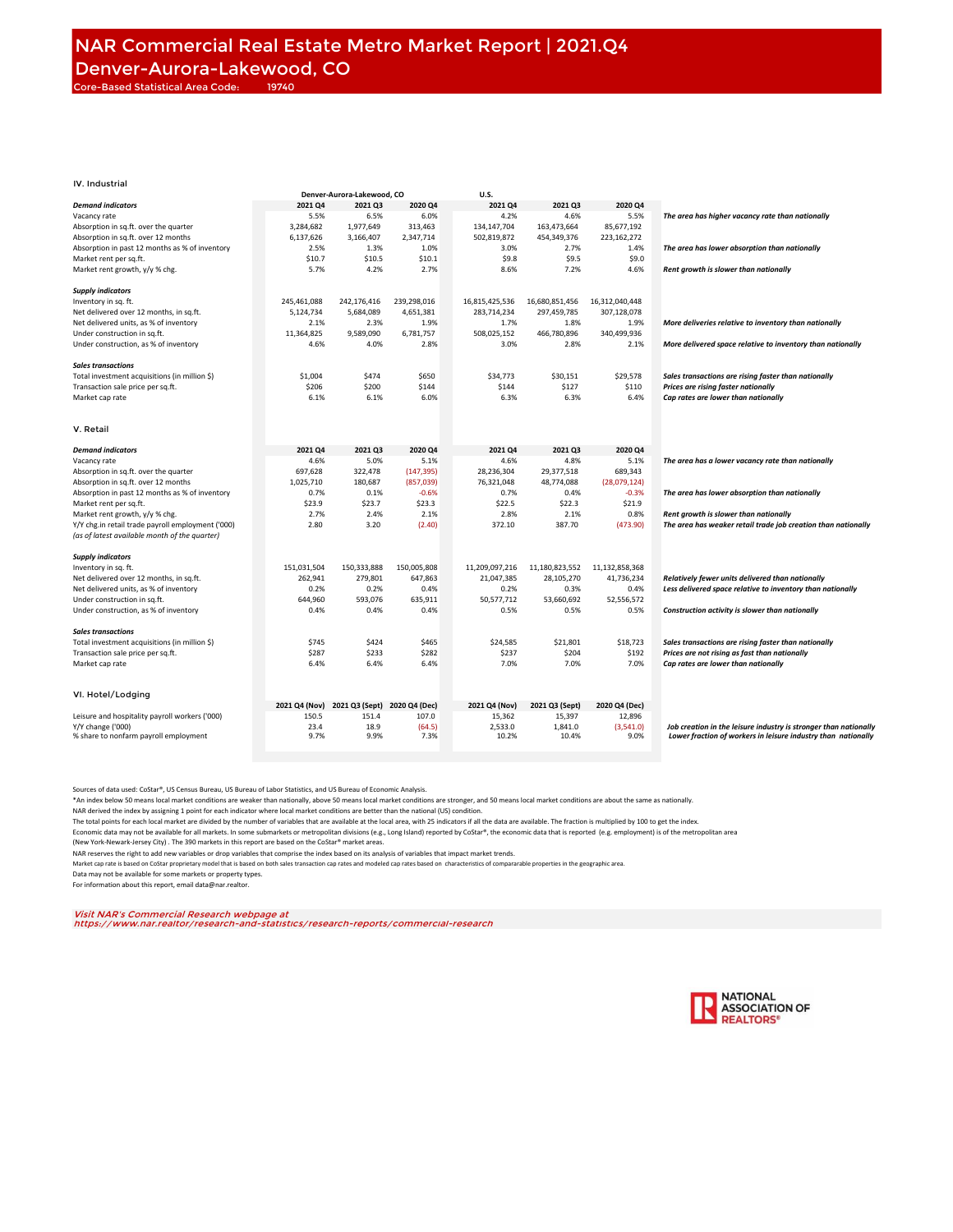# **NAR Commercial Real Estate Metro Market Report | 2021.Q4** Fort Collins, CO

Core-Based Statistical Area Code: 22660

**The Fort Collins, CO commercial real estate market is stronger compared to the overall U.S. market. NAR Commercial Real Estate Market Conditions Index\* 64.0**

Overall economic conditions are not as strong than nationally. The apartment property market is stronger than nationally. The office property market is stronger than nationally. The industrial property market is not as strong than nationally.

The retail property market is stronger than nationally. The hotel/lodging property market is stronger than nationally.

|                                                       |                                            | Fort Collins, CO |            |                | U.S.           |                |                                                            |
|-------------------------------------------------------|--------------------------------------------|------------------|------------|----------------|----------------|----------------|------------------------------------------------------------|
| Economic                                              | 2021 Q4 (Nov) 2021 Q3 (Sept) 2020 Q4 (Dec) |                  |            | 2021 Q4 (Nov)  | 2021 Q3 (Sept) | 2020 Q4 (Dec)  |                                                            |
| Total non-farm employment ('000)                      | 170                                        | 170              | 164        | 150,098        | 147,650        | 143,602        |                                                            |
| Y/Y chg.in nonfarm payroll employment ('000)          | $\overline{2}$                             | $\overline{4}$   | (11)       | 5,977          | 5,704          | (9, 244)       |                                                            |
| Y/Y % chg. in nonfarm payroll employment              | 1.2%                                       | 2.2%             | $-6.4%$    | 4.1%           | 4.0%           | $-6.0%$        | Job creation is weaker than nationally                     |
| Unemployment rate (%)                                 | 4.3%                                       | 4.7%             | 6.3%       | 4.2%           | 4.7%           | 6.7%           | Unemployment rate is higher than nationally                |
| Average weekly wages                                  | \$1,035                                    | \$987            | \$943      | \$1,080        | \$1,073        | \$1,038        |                                                            |
| Wage growth, year-over-year                           | 14.1%                                      | 12.2%            | 3.0%       | 4.8%           | 4.5%           | 6.7%           | Wages are rising faster than nationally                    |
| (data are as of last month of the quarter)            |                                            |                  |            |                |                |                |                                                            |
|                                                       | 2020                                       | 2019             | 2018       | 2020           | 2019           | 2018           |                                                            |
| GDP growth (%)                                        | $-1.0%$                                    | 5.3%             | 4.8%       | $-3.4%$        | 2.3%           | 2.9%           |                                                            |
|                                                       |                                            |                  |            |                |                |                |                                                            |
|                                                       | 2019                                       | 2018             | 2017       | 2019           | 2018           | 2017           |                                                            |
| Median household income                               | \$75,186                                   | \$71,091         | \$69,102   | \$87,470       | \$84,423       | \$81,284       |                                                            |
|                                                       |                                            |                  |            |                |                |                |                                                            |
| Demographic                                           | 2020                                       | 2019             | 2018       | 2020           | 2019           | 2018           |                                                            |
| Net domestic migration ('000)                         | 2.3                                        | 5.2              | 5.1        | $\mathbf 0$    | 0              | 0              | Area is experiencing net domestic in-migration             |
| Population ('000)                                     | 360                                        | 357              | 351        | 331,501        | 328,330        | 326.838        |                                                            |
| Population growth (%)                                 | 0.89%                                      | 1.77%            | 1.90%      | 0.97%          | 0.46%          | 0.53%          | Population growth is slower than nationally                |
|                                                       |                                            |                  |            |                |                |                |                                                            |
| II. Multifamily                                       |                                            |                  |            |                |                |                |                                                            |
| <b>Demand indicators</b>                              | 2021 Q4                                    | 2021 Q3          | 2020 Q4    | 2021 Q4        | 2021 Q3        | 2020 Q4        |                                                            |
| Vacancy rate                                          | 4.1%                                       | 4.3%             | 8.7%       | 4.6%           | 4.6%           | 6.6%           | The area has a lower vacancy rate than nationally          |
| Absorption of units over the quarter                  | 29                                         | 112              | (32)       | 78,063         | 189,629        | 94,740         |                                                            |
| Absorption of units in past 12 months                 | 845                                        | 784              | 583        | 714,672        | 731,349        | 376,273        |                                                            |
| Absorption in past 12 months as % of inventory        | 5.7%                                       | 5.3%             | 4.2%       | 4.2%           | 4.3%           | 2.3%           | The area has stronger absorption than nationally           |
| Market asking rent per unit                           | \$1,538                                    | \$1,533          | \$1,358    | \$1,543        | \$1,532        | \$1,387        |                                                            |
| Market asking rent per unit, y/y % chg                | 13.3%                                      | 12.4%            | $-0.6%$    | 11.3%          | 10.6%          | 0.5%           |                                                            |
| Effective rent per unit                               | \$1,528                                    | \$1,528          | \$1,329    | \$1,534        | \$1,523        | \$1,367        |                                                            |
| Effective rent per unit, y/y % chg                    | 14.9%                                      | 14.5%            | $-0.1%$    | 12.2%          | 11.6%          | $-0.1%$        | Rents are rising faster than nationally                    |
| Rent as a percent of 2-person annual wage income      | 17.0%                                      | 17.8%            | 16.2%      | 16.3%          | 16.3%          | 15.2%          | Renting is less affordable than nationally                 |
|                                                       |                                            |                  |            |                |                |                |                                                            |
| <b>Supply indicators</b>                              |                                            |                  |            |                |                |                |                                                            |
| Inventory                                             | 14,724                                     | 14,695           | 13,882     | 17,112,020     | 17,034,566     | 16,401,950     |                                                            |
| Net delivered units in past 12 months                 | 146                                        | 146              | 304        | 369,993        | 387,542        | 434,591        |                                                            |
| Net delivered units, as % of inventory                | 1.0%                                       | 1.0%             | 2.2%       | 2.2%           | 2.3%           | 2.6%           |                                                            |
| Units under construction                              | 642                                        | 642              | 628        | 681,402        | 692,701        | 687,551        |                                                            |
| Units under construction, as % of inventory           | 4.4%                                       | 4.4%             | 4.5%       | 4.0%           | 4.1%           | 4.2%           | Construction is stronger than nationally                   |
| Ratio of jobs created to net delivered units          | 14.4                                       | 25.3             | (36.8)     | 16.2           | 14.7           | (21.3)         | Fewer jobs per delivered units than nationally             |
| (as of latest available month of the quarter)         |                                            |                  |            |                |                |                |                                                            |
| <b>Sales transactions</b>                             |                                            |                  |            |                |                |                |                                                            |
| Total investment acquisitions (in million \$)         | \$208                                      | \$137            | \$19       | \$86,764       | \$63,211       | \$47,522       | Sales transactions are rising faster than nationally       |
| Transaction sales price per unit                      | \$246,198                                  | \$259,014        | \$186,520  | \$235,199      | \$231,697      | \$212,033      | Prices are rising faster nationally                        |
| Market cap rate                                       | 4.5%                                       | 4.4%             | 4.5%       | 5.2%           | 5.2%           | 5.3%           | Cap rates are lower than nationally                        |
| III. Office                                           |                                            |                  |            |                |                |                |                                                            |
|                                                       |                                            |                  |            |                |                |                |                                                            |
| <b>Demand indicators</b>                              | 2021 Q4                                    | 2021 Q3          | 2020 Q4    | 2021 Q4        | 2021 Q3        | 2020 Q4        |                                                            |
| Vacancy rate                                          | 6.1%                                       | 6.9%             | 6.5%       | 12.2%          | 6.9%           | 6.5%           | The area has a lower vacancy rate than nationally          |
| Absorption in sq.ft. over the quarter                 | 102.495                                    | 48,767           | (66, 164)  | 14,567,728     | 5,676,582      | (34,912,824)   |                                                            |
| Absorption in sq.ft. over 12 months                   | 138,180                                    | (30, 479)        | (335, 596) | (39, 446, 204) | (88,926,760)   | (74, 605, 520) |                                                            |
| Absorption in past 12 months as % of inventory        | 1.2%                                       | $-0.3%$          | $-3.0%$    | $-0.5%$        | $-1.2%$        | $-1.0%$        | The area has stronger absorption than nationally           |
| Market rent per sq.ft.                                | \$23.2                                     | \$23.2           | \$23.0     | \$34.4         | \$34.3         | \$34.3         |                                                            |
| Market rent growth, y/y % chg.                        | 0.7%                                       | 0.9%             | 0.0%       | 0.1%           | $-0.3%$        | $-1.5%$        | Rents are rising faster than nationally                    |
| Y/Y chg.in professional/business services jobs ('000) | 0.1                                        | 0.5              | (0.5)      | 1,134          | 1,092          | (870)          | Stronger office job creation than nationally               |
| (as of latest available month of the quarter)         |                                            |                  |            |                |                |                |                                                            |
| <b>Supply indicators</b>                              |                                            |                  |            |                |                |                |                                                            |
| Inventory in sq. ft.                                  | 11,258,224                                 | 11,155,729       | 11,120,044 | 7,237,517,312  | 7,222,925,312  | 7,276,806,144  |                                                            |
| Net delivered over 12 months, in sq.ft.               | 99,897                                     | 91,697           | 6,092      | 59,502,409     | 57,367,205     | 45,533,641     |                                                            |
| Net delivered units, as % of inventory                | 0.9%                                       | 0.8%             | 0.1%       | 0.8%           | 0.8%           | 0.6%           | More delivered space relative to inventory than nationally |
| Under construction in sq.ft.                          | 113,510                                    | 121,710          | 188,554    | 142,297,840    | 141,203,264    | 155,258,080    |                                                            |
| Under construction, as % of inventory                 | 1.0%                                       | 1.1%             | 1.7%       | 2.0%           | 2.0%           | 2.1%           | Construction activity is slower than nationally            |
| <b>Sales transactions</b>                             |                                            |                  |            |                |                |                |                                                            |
| Total investment acquisitions (in million \$)         | \$34                                       | \$27             | \$24       | \$28,031       | \$29,974       | \$21,646       | Sales transactions are rising faster than nationally       |
| Transaction sale price per sq.ft.                     | \$243                                      | \$237            | \$172      | \$305          | \$306          | \$301          | Prices are rising faster nationally                        |
| Market cap rate                                       | 8.2%                                       | 8.2%             | 8.2%       | 7.0%           | 7.0%           | 7.0%           | Cap rates are higher than nationally                       |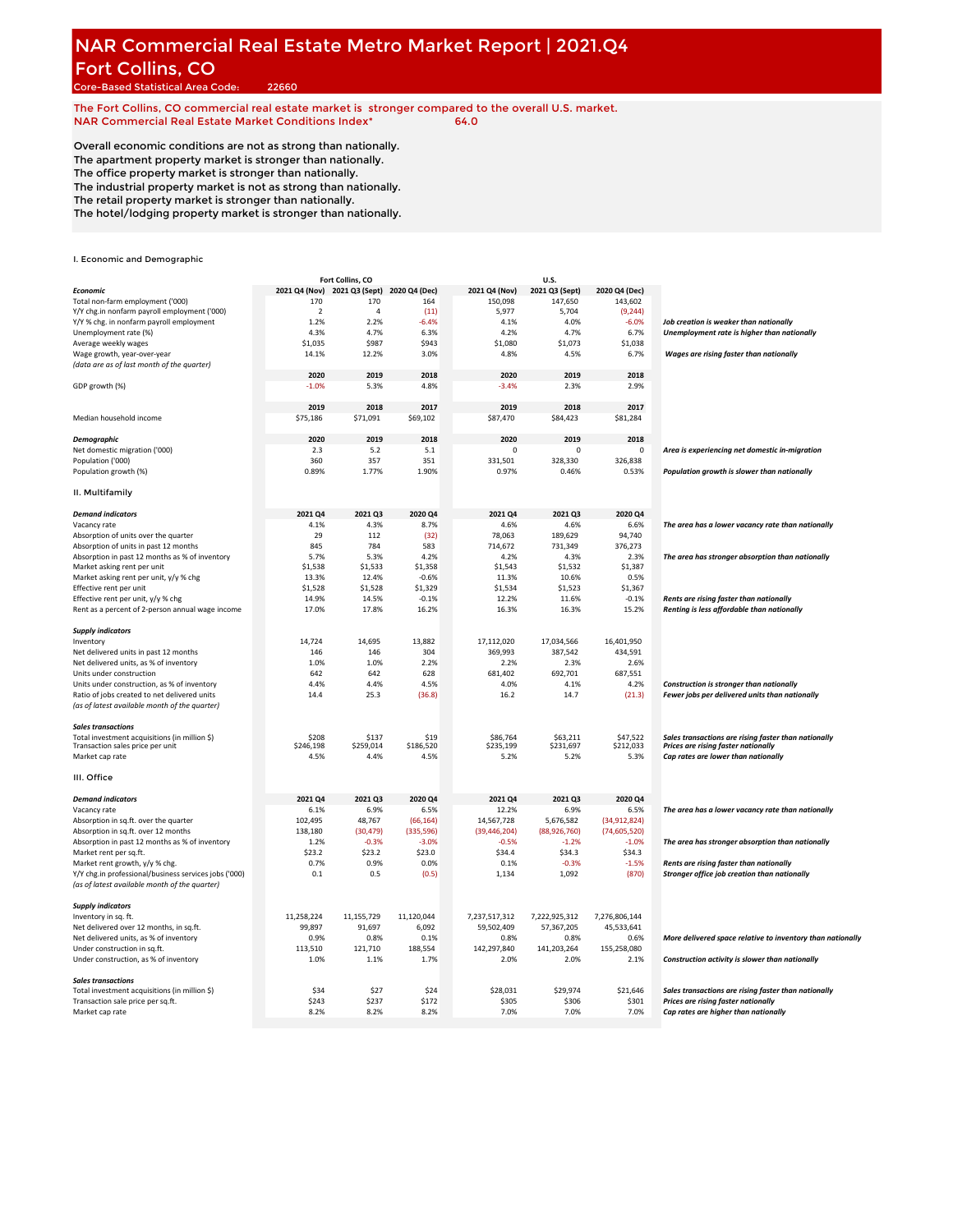|                                                   |               | Fort Collins, CO |               | U.S.           |                |                |                                                                  |
|---------------------------------------------------|---------------|------------------|---------------|----------------|----------------|----------------|------------------------------------------------------------------|
| <b>Demand indicators</b>                          | 2021 Q4       | 2021 Q3          | 2020 Q4       | 2021 Q4        | 2021 Q3        | 2020 Q4        |                                                                  |
| Vacancy rate                                      | 4.0%          | 4.3%             | 4.3%          | 4.2%           | 4.6%           | 5.5%           | The area has lower vacancy rate than nationally                  |
| Absorption in sq.ft. over the quarter             | 195,441       | 124,923          | (27, 100)     | 134,147,704    | 163,473,664    | 85,677,192     |                                                                  |
|                                                   |               |                  |               |                |                |                |                                                                  |
| Absorption in sq.ft. over 12 months               | 513,769       | 291,228          | 38,306        | 502,819,872    | 454,349,376    | 223,162,272    |                                                                  |
| Absorption in past 12 months as % of inventory    | 2.2%          | 1.3%             | 0.2%          | 3.0%           | 2.7%           | 1.4%           | The area has lower absorption than nationally                    |
| Market rent per sq.ft.                            | \$10.9        | \$10.8           | \$10.3        | \$9.8          | \$9.5          | \$9.0          |                                                                  |
| Market rent growth, y/y % chg.                    | 6.0%          | 5.9%             | 3.6%          | 8.6%           | 7.2%           | 4.6%           | Rent growth is slower than nationally                            |
|                                                   |               |                  |               |                |                |                |                                                                  |
| <b>Supply indicators</b>                          |               |                  |               |                |                |                |                                                                  |
| Inventory in sq. ft.                              | 23,380,296    | 23,184,856       | 22,866,528    | 16,815,425,536 | 16,680,851,456 | 16,312,040,448 |                                                                  |
|                                                   |               |                  |               |                |                |                |                                                                  |
| Net delivered over 12 months, in sq.ft.           | 441,713       | 485,455          | 424,819       | 283,714,234    | 297,459,785    | 307,128,078    |                                                                  |
| Net delivered units, as % of inventory            | 1.9%          | 2.1%             | 1.9%          | 1.7%           | 1.8%           | 1.9%           | More deliveries relative to inventory than nationally            |
| Under construction in sq.ft.                      | 878,478       | 648,715          | 432,344       | 508,025,152    | 466,780,896    | 340,499,936    |                                                                  |
| Under construction, as % of inventory             | 3.8%          | 2.8%             | 1.9%          | 3.0%           | 2.8%           | 2.1%           | More delivered space relative to inventory than nationally       |
|                                                   |               |                  |               |                |                |                |                                                                  |
| <b>Sales transactions</b>                         |               |                  |               |                |                |                |                                                                  |
| Total investment acquisitions (in million \$)     | \$84          | \$42             | \$75          | \$34,773       | \$30,151       | \$29,578       | Sales transactions are not rising as fast as nationally          |
|                                                   |               |                  |               |                |                |                |                                                                  |
| Transaction sale price per sq.ft.                 | \$143         | \$154            | \$60          | \$144          | \$127          | \$110          | Prices are rising faster nationally                              |
| Market cap rate                                   | 6.7%          | 6.7%             | 6.6%          | 6.3%           | 6.3%           | 6.4%           | Cap rates are higher than nationally                             |
|                                                   |               |                  |               |                |                |                |                                                                  |
|                                                   |               |                  |               |                |                |                |                                                                  |
| V. Retail                                         |               |                  |               |                |                |                |                                                                  |
|                                                   |               |                  |               |                |                |                |                                                                  |
| <b>Demand indicators</b>                          | 2021 Q4       | 2021 Q3          | 2020 Q4       | 2021 Q4        | 2021 Q3        | 2020 Q4        |                                                                  |
| Vacancy rate                                      | 3.6%          | 3.7%             | 4.1%          | 4.6%           | 4.8%           | 5.1%           | The area has a lower vacancy rate than nationally                |
|                                                   |               |                  |               |                |                |                |                                                                  |
| Absorption in sq.ft. over the quarter             | 25,931        | 28,411           | 59,570        | 28,236,304     | 29,377,518     | 689,343        |                                                                  |
| Absorption in sq.ft. over 12 months               | 194,139       | 227,778          | 163.555       | 76,321,048     | 48,774,088     | (28,079,124)   |                                                                  |
| Absorption in past 12 months as % of inventory    | 0.9%          | 1.1%             | 0.8%          | 0.7%           | 0.4%           | $-0.3%$        | The area has stronger absorption than nationally                 |
| Market rent per sq.ft.                            | \$19.9        | \$19.7           | \$19.3        | \$22.5         | \$22.3         | \$21.9         |                                                                  |
| Market rent growth, y/y % chg.                    | 3.1%          | 2.1%             | 0.6%          | 2.8%           | 2.1%           | 0.8%           | Rents are rising faster than nationally                          |
| Y/Y chg.in retail trade payroll employment ('000) | (1.10)        | (0.70)           | (0.60)        | 372.10         | 387.70         | (473.90)       | The area has stronger retail trade job creation than nationally  |
| (as of latest available month of the quarter)     |               |                  |               |                |                |                |                                                                  |
|                                                   |               |                  |               |                |                |                |                                                                  |
|                                                   |               |                  |               |                |                |                |                                                                  |
| <b>Supply indicators</b>                          |               |                  |               |                |                |                |                                                                  |
| Inventory in sq. ft.                              | 21,324,268    | 21,298,338       | 21,130,130    | 11,209,097,216 | 11,180,823,552 | 11,132,858,368 |                                                                  |
| Net delivered over 12 months, in sq.ft.           | 80,289        | 141,789          | 115,729       | 21,047,385     | 28,105,270     | 41,736,234     | Relatively more units delivered than nationally                  |
| Net delivered units, as % of inventory            | 0.4%          | 0.7%             | 0.5%          | 0.2%           | 0.3%           | 0.4%           | More delivered space relative to inventory than nationally       |
| Under construction in sq.ft.                      | 9,032         | 9,032            | 97,629        | 50,577,712     | 53,660,692     | 52,556,572     |                                                                  |
| Under construction, as % of inventory             | 0.0%          | 0.0%             | 0.5%          | 0.5%           | 0.5%           | 0.5%           | Construction activity is slower than nationally                  |
|                                                   |               |                  |               |                |                |                |                                                                  |
|                                                   |               |                  |               |                |                |                |                                                                  |
| <b>Sales transactions</b>                         |               |                  |               |                |                |                |                                                                  |
| Total investment acquisitions (in million \$)     | \$64          | \$73             | \$45          | \$24,585       | \$21,801       | \$18,723       | Sales transactions are rising faster than nationally             |
| Transaction sale price per sq.ft.                 | \$280         | \$321            | \$182         | \$237          | \$204          | \$192          | Prices are rising faster nationally                              |
| Market cap rate                                   | 6.6%          | 6.6%             | 6.7%          | 7.0%           | 7.0%           | 7.0%           | Cap rates are lower than nationally                              |
|                                                   |               |                  |               |                |                |                |                                                                  |
|                                                   |               |                  |               |                |                |                |                                                                  |
| VI. Hotel/Lodging                                 |               |                  |               |                |                |                |                                                                  |
|                                                   | 2021 Q4 (Nov) | 2021 Q3 (Sept)   | 2020 Q4 (Dec) | 2021 Q4 (Nov)  | 2021 Q3 (Sept) | 2020 Q4 (Dec)  |                                                                  |
|                                                   |               |                  |               |                |                |                |                                                                  |
| Leisure and hospitality payroll workers ('000)    | 19.1          | 20.0             | 14.6          | 15,362         | 15,397         | 12,896         |                                                                  |
| Y/Y change ('000)                                 | 1.3           | 1.4              | (6.8)         | 2,533.0        | 1,841.0        | (3,541.0)      | Job creation in the leisure industry is stronger than nationally |
| % share to nonfarm payroll employment             | 11.2%         | 11.8%            | 8.9%          | 10.2%          | 10.4%          | 9.0%           | Higher fraction of workers in leisure industry than nationally   |
|                                                   |               |                  |               |                |                |                |                                                                  |

Sources of data used: CoStar®, US Census Bureau, US Bureau of Labor Statistics, and US Bureau of Economic Analysis.

\*An index below 50 means local market conditions are weaker than nationally, above 50 means local market and stomger, and 50 means local market conditions are about the same as nationally.<br>NAR derived the index by assignin

The total points for each local market are divided by the number of variables that are available at the local area, with 25 indicators if all the data are available. The fraction is multiplied by 100 to get the index.

Economic data may not be available for all markets. In some submarkets or metropolitan divisions (e.g., Long Island) reported by CoStar®, the economic data that is reported (e.g. employment) is of the metropolitan area

(New York-Newark-Jersey City) . The 390 markets in this report are based on the CoStar® market areas.

NAR reserves the right to add new variables or drop variables that comprise the index based on its analysis of variables that impact market trends.

Market cap rate is based on CoStar proprietary model that is based on both sales transaction cap rates and modeled cap rates based on characteristics of compararable properties in the geographic area.

Data may not be available for some markets or property types.

For information about this report, email data@nar.realtor.

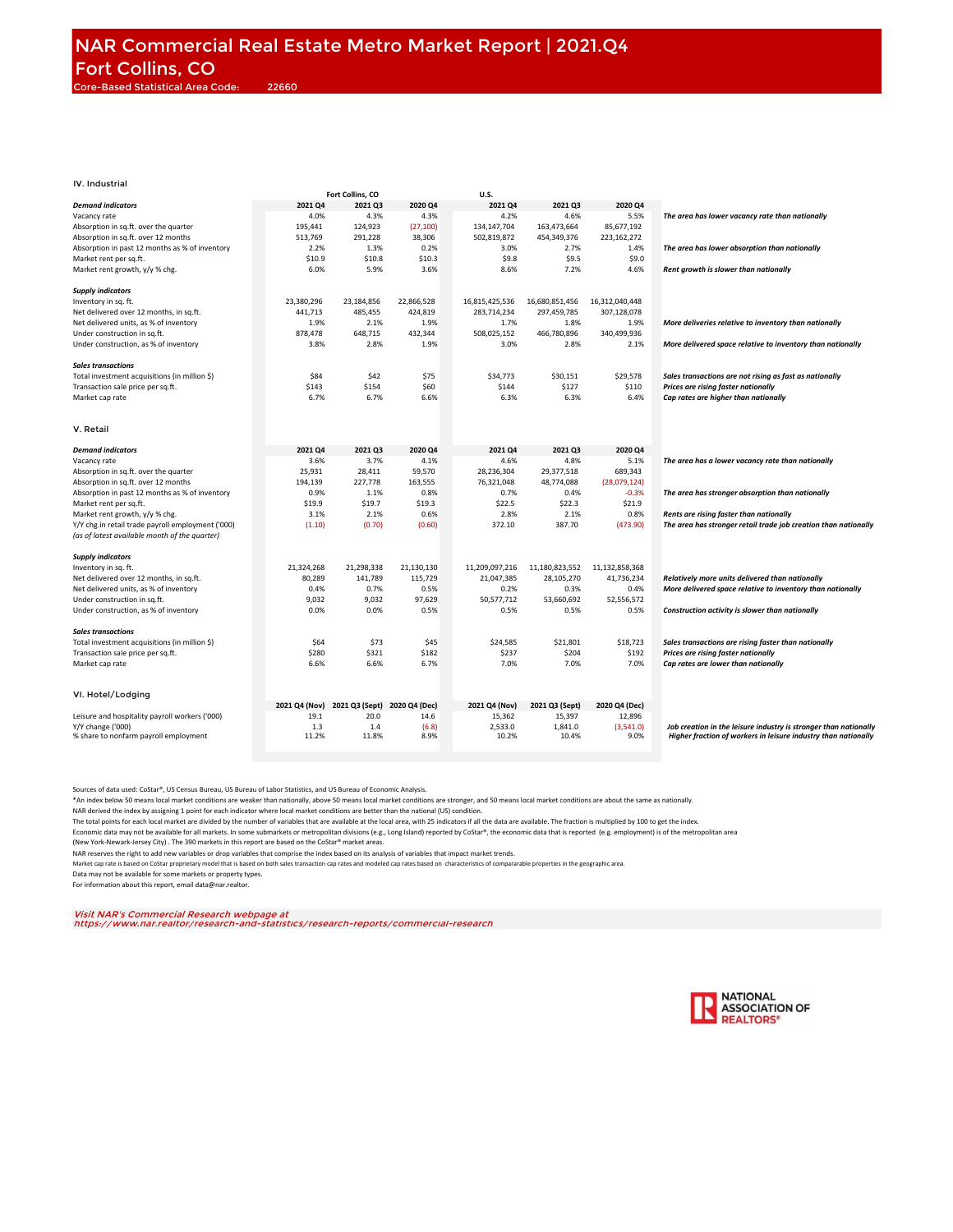# **NAR Commercial Real Estate Metro Market Report | 2021.Q4** Grand Junction, CO

Core-Based Statistical Area Code: 24300

**The Grand Junction, CO commercial real estate market is not as strong compared to the overall U.S. market. NAR Commercial Real Estate Market Conditions Index\* 36.0**

Overall economic conditions are not as strong than nationally. The apartment property market is about the same than nationally. The office property market is stronger than nationally. The industrial property market is not as strong than nationally. The retail property market is not as strong than nationally.

The hotel/lodging property market is stronger than nationally.

|                                                       |                                            | Grand Junction, CO |                |                | U.S.           |                |                                                            |
|-------------------------------------------------------|--------------------------------------------|--------------------|----------------|----------------|----------------|----------------|------------------------------------------------------------|
| Economic                                              | 2021 Q4 (Nov) 2021 Q3 (Sept) 2020 Q4 (Dec) |                    |                | 2021 Q4 (Nov)  | 2021 Q3 (Sept) | 2020 Q4 (Dec)  |                                                            |
| Total non-farm employment ('000)                      | 65                                         | 64                 | 62             | 150,098        | 147,650        | 143,602        |                                                            |
| Y/Y chg.in nonfarm payroll employment ('000)          | $\overline{2}$                             | 1                  | (4)            | 5,977          | 5,704          | (9, 244)       |                                                            |
|                                                       |                                            |                    |                |                |                |                |                                                            |
| Y/Y % chg. in nonfarm payroll employment              | 3.2%                                       | 1.4%               | $-5.7%$        | 4.1%           | 4.0%           | $-6.0%$        | Job creation is weaker than nationally                     |
| Unemployment rate (%)                                 | 5.7%                                       | 6.2%               | 7.0%           | 4.2%           | 4.7%           | 6.7%           | Unemployment rate is higher than nationally                |
| Average weekly wages                                  | \$769                                      | \$772              | \$809          | \$1,080        | \$1,073        | \$1,038        |                                                            |
| Wage growth, year-over-year                           | $-1.8%$                                    | $-0.2%$            | 6.9%           | 4.8%           | 4.5%           | 6.7%           | Wages are rising at a slower pace than nationally          |
| (data are as of last month of the quarter)            |                                            |                    |                |                |                |                |                                                            |
|                                                       | 2020                                       | 2019               | 2018           | 2020           |                | 2018           |                                                            |
|                                                       |                                            |                    |                |                | 2019           |                |                                                            |
| GDP growth (%)                                        | $-3.1%$                                    | 1.2%               | 4.2%           | $-3.4%$        | 2.3%           | 2.9%           |                                                            |
|                                                       |                                            |                    |                |                |                |                |                                                            |
|                                                       | 2019                                       | 2018               | 2017           | 2019           | 2018           | 2017           |                                                            |
| Median household income                               | \$60,500                                   | \$49,848           | \$52,742       | \$87,470       | \$84,423       | \$81,284       |                                                            |
|                                                       |                                            |                    |                |                |                |                |                                                            |
| <b>Demographic</b>                                    | 2020                                       | 2019               | 2018           | 2020           | 2019           | 2018           |                                                            |
|                                                       |                                            |                    | 1.7            | $\Omega$       | $\Omega$       |                |                                                            |
| Net domestic migration ('000)                         | 1.1                                        | 1.2                |                |                |                | 0              | Area is experiencing net domestic in-migration             |
| Population ('000)                                     | 156                                        | 155                | 153            | 331,501        | 328,330        | 326,838        |                                                            |
| Population growth (%)                                 | 0.68%                                      | 0.79%              | 1.26%          | 0.97%          | 0.46%          | 0.53%          | Population growth is slower than nationally                |
|                                                       |                                            |                    |                |                |                |                |                                                            |
| II. Multifamily                                       |                                            |                    |                |                |                |                |                                                            |
| <b>Demand indicators</b>                              | 2021 Q4                                    | 2021 Q3            | 2020 Q4        | 2021 Q4        | 2021 Q3        | 2020 Q4        |                                                            |
| Vacancy rate                                          | 2.1%                                       | 4.1%               | 2.5%           | 4.6%           | 4.6%           | 6.6%           | The area has a lower vacancy rate than nationally          |
| Absorption of units over the quarter                  | 43                                         | 75                 | $\overline{7}$ | 78,063         | 189,629        | 94,740         |                                                            |
| Absorption of units in past 12 months                 | 199                                        | 163                | 23             | 714,672        | 731,349        | 376,273        |                                                            |
|                                                       |                                            |                    |                |                |                |                |                                                            |
| Absorption in past 12 months as % of inventory        | 9.7%                                       | 8.1%               | 1.2%           | 4.2%           | 4.3%           | 2.3%           | The area has stronger absorption than nationally           |
| Market asking rent per unit                           | \$890                                      | \$888              | \$841          | \$1,543        | \$1,532        | \$1,387        |                                                            |
| Market asking rent per unit, y/y % chg                | 5.8%                                       | 6.4%               | 2.2%           | 11.3%          | 10.6%          | 0.5%           |                                                            |
| Effective rent per unit                               | \$886                                      | \$880              | \$838          | \$1,534        | \$1,523        | \$1,367        |                                                            |
| Effective rent per unit, y/y % chg                    | 5.7%                                       | 5.8%               | 2.3%           | 12.2%          | 11.6%          | $-0.1%$        | Rents are rising more slowly than nationally               |
| Rent as a percent of 2-person annual wage income      | 13.2%                                      | 13.1%              | 11.9%          | 16.3%          | 16.3%          | 15.2%          | Renting is more affordable than nationally                 |
|                                                       |                                            |                    |                |                |                |                |                                                            |
| <b>Supply indicators</b>                              |                                            |                    |                |                |                |                |                                                            |
| Inventory                                             | 2,045                                      | 2,003              | 1,846          | 17,112,020     | 17,034,566     | 16,401,950     |                                                            |
| Net delivered units in past 12 months                 | 196                                        | 196                |                | 369,993        | 387,542        | 434,591        |                                                            |
| Net delivered units, as % of inventory                | 9.6%                                       | 9.8%               |                | 2.2%           | 2.3%           | 2.6%           |                                                            |
| Units under construction                              |                                            |                    | 196            | 681,402        | 692,701        | 687,551        |                                                            |
| Units under construction, as % of inventory           |                                            |                    | 10.6%          | 4.0%           | 4.1%           | 4.2%           |                                                            |
|                                                       |                                            |                    |                |                |                |                |                                                            |
| Ratio of jobs created to net delivered units          | 10.2                                       | 4.6                |                | 16.2           | 14.7           | (21.3)         | Fewer jobs per delivered units than nationally             |
| (as of latest available month of the quarter)         |                                            |                    |                |                |                |                |                                                            |
| <b>Sales transactions</b>                             |                                            |                    |                |                |                |                |                                                            |
| Total investment acquisitions (in million \$)         | \$26                                       | \$6                | \$4            | \$86,764       | \$63,211       | \$47,522       | Sales transactions are rising faster than nationally       |
| Transaction sales price per unit                      | \$126,225                                  | \$78,169           | \$116,667      | \$235,199      | \$231,697      | \$212,033      | Prices are not rising as fast than nationally              |
| Market cap rate                                       | 5.9%                                       | 6.1%               | 6.1%           | 5.2%           | 5.2%           | 5.3%           | Cap rates are higher than nationally                       |
|                                                       |                                            |                    |                |                |                |                |                                                            |
| III. Office                                           |                                            |                    |                |                |                |                |                                                            |
| <b>Demand indicators</b>                              | 2021 Q4                                    | 2021 Q3            | 2020 Q4        | 2021 Q4        | 2021 Q3        | 2020 Q4        |                                                            |
| Vacancy rate                                          | 4.5%                                       | 5.3%               | 6.3%           | 12.2%          | 5.3%           | 6.3%           | The area has a lower vacancy rate than nationally          |
| Absorption in sq.ft. over the quarter                 | 31,061                                     | (10,071)           | 19,509         | 14,567,728     | 5,676,582      | (34,912,824)   |                                                            |
| Absorption in sq.ft. over 12 months                   | 69,528                                     | 57,976             | 14,115         | (39, 446, 204) | (88,926,760)   | (74, 605, 520) |                                                            |
|                                                       |                                            |                    |                |                |                |                |                                                            |
| Absorption in past 12 months as % of inventory        | 2.0%                                       | 1.7%               | 0.4%           | $-0.5%$        | $-1.2%$        | $-1.0%$        | The area has stronger absorption than nationally           |
| Market rent per sq.ft.                                | \$19.3                                     | \$19.3             | \$19.1         | \$34.4         | \$34.3         | \$34.3         |                                                            |
| Market rent growth, y/y % chg.                        | 1.1%                                       | 1.5%               | 0.7%           | 0.1%           | $-0.3%$        | $-1.5%$        | Rents are rising faster than nationally                    |
| Y/Y chg.in professional/business services jobs ('000) | (0.2)                                      | (0.3)              | (0.3)          | 1,134          | 1,092          | (870)          | Stronger office job creation than nationally               |
| (as of latest available month of the quarter)         |                                            |                    |                |                |                |                |                                                            |
| <b>Supply indicators</b>                              |                                            |                    |                |                |                |                |                                                            |
| Inventory in sq. ft.                                  | 3,529,436                                  | 3,498,375          | 3,459,908      | 7,237,517,312  | 7,222,925,312  | 7,276,806,144  |                                                            |
|                                                       |                                            |                    |                |                |                |                |                                                            |
| Net delivered over 12 months, in sq.ft.               | 4,758                                      | 80,061             | 83,303         | 59,502,409     | 57,367,205     | 45,533,641     |                                                            |
| Net delivered units, as % of inventory                | 0.1%                                       | 2.3%               | 2.4%           | 0.8%           | 0.8%           | 0.6%           | More delivered space relative to inventory than nationally |
| Under construction in sq.ft.                          |                                            |                    | 4,758          | 142,297,840    | 141,203,264    | 155,258,080    |                                                            |
| Under construction, as % of inventory                 |                                            |                    | 0.1%           | 2.0%           | 2.0%           | 2.1%           |                                                            |
| <b>Sales transactions</b>                             |                                            |                    |                |                |                |                |                                                            |
| Total investment acquisitions (in million \$)         | \$14                                       | \$11               | \$2            | \$28,031       | \$29,974       | \$21,646       | Sales transactions are rising faster than nationally       |
| Transaction sale price per sq.ft.                     | \$107                                      | \$167              | \$101          | \$305          | \$306          | \$301          | Prices are rising faster nationally                        |
| Market cap rate                                       | 8.1%                                       | 8.1%               | 8.2%           | 7.0%           | 7.0%           | 7.0%           | Cap rates are higher than nationally                       |
|                                                       |                                            |                    |                |                |                |                |                                                            |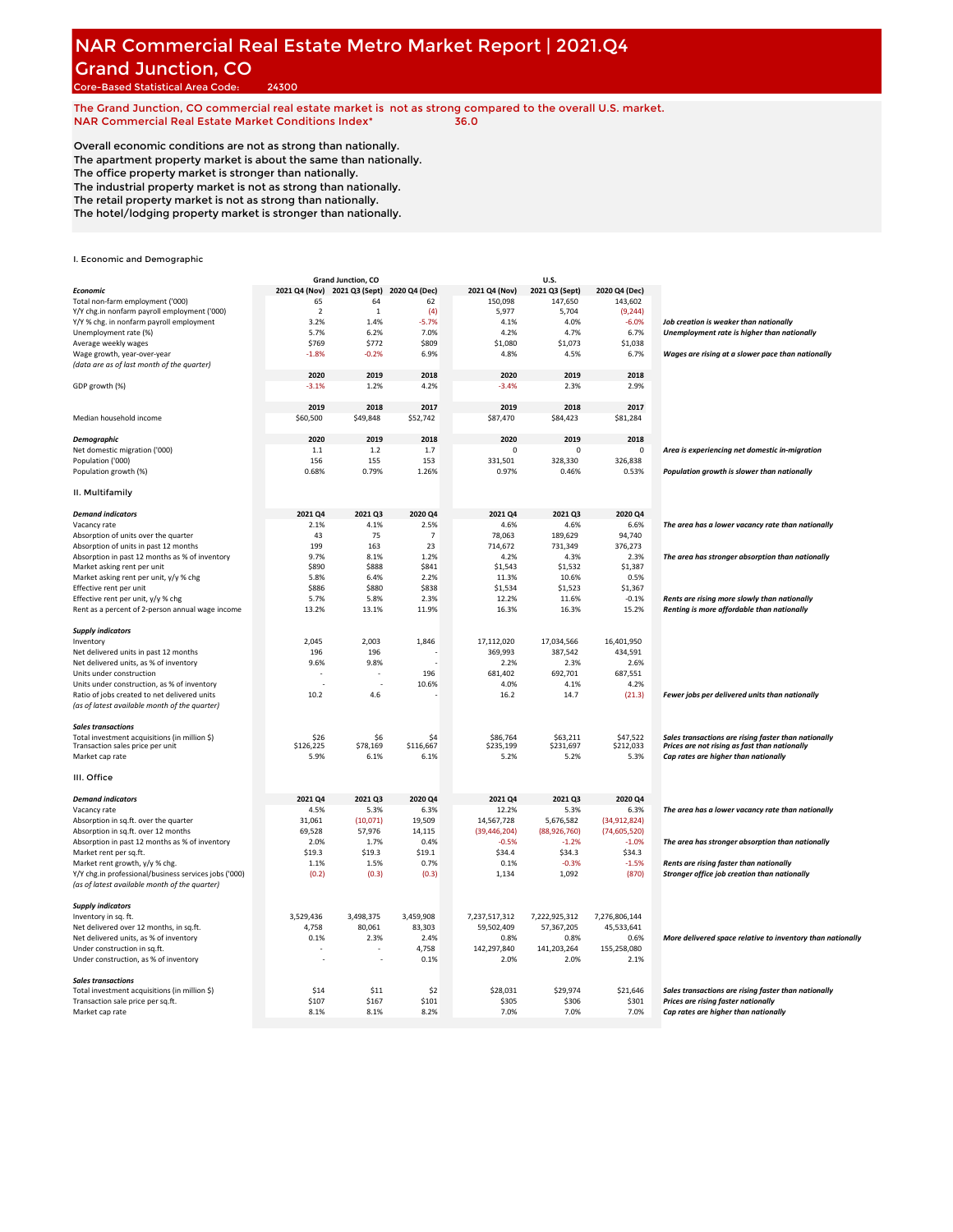|                                                            |               | <b>Grand Junction, CO</b> |                | U.S.             |                  |                   |                                                                                                                                    |
|------------------------------------------------------------|---------------|---------------------------|----------------|------------------|------------------|-------------------|------------------------------------------------------------------------------------------------------------------------------------|
| <b>Demand indicators</b>                                   | 2021 Q4       | 2021 Q3                   | 2020 Q4        | 2021 Q4          | 2021 03          | 2020 Q4           |                                                                                                                                    |
| Vacancy rate                                               | 5.3%          | 7.1%                      | 7.9%           | 4.2%             | 4.6%             | 5.5%              | The area has higher vacancy rate than nationally                                                                                   |
| Absorption in sq.ft. over the quarter                      | 165.687       | 21.896                    | 64.533         | 134.147.704      | 163.473.664      | 85.677.192        |                                                                                                                                    |
|                                                            |               |                           |                |                  |                  |                   |                                                                                                                                    |
| Absorption in sq.ft. over 12 months                        | 242,823       | 141,669                   | (240, 935)     | 502,819,872      | 454,349,376      | 223,162,272       |                                                                                                                                    |
| Absorption in past 12 months as % of inventory             | 2.9%          | 1.7%                      | $-3.0%$        | 3.0%             | 2.7%             | 1.4%              | The area has lower absorption than nationally                                                                                      |
| Market rent per sq.ft.                                     | \$9.3         | \$9.2                     | \$8.9          | \$9.8            | \$9.5            | \$9.0             |                                                                                                                                    |
| Market rent growth, y/y % chg.                             | 4.7%          | 4.3%                      | 2.5%           | 8.6%             | 7.2%             | 4.6%              | Rent growth is slower than nationally                                                                                              |
|                                                            |               |                           |                |                  |                  |                   |                                                                                                                                    |
| <b>Supply indicators</b>                                   |               |                           |                |                  |                  |                   |                                                                                                                                    |
| Inventory in sq. ft.                                       | 8,365,882     | 8,200,195                 | 8,123,059      | 16,815,425,536   | 16,680,851,456   | 16,312,040,448    |                                                                                                                                    |
| Net delivered over 12 months, in sq.ft.                    | 13,000        | 6,000                     | 4,232          | 283,714,234      | 297,459,785      | 307,128,078       |                                                                                                                                    |
| Net delivered units, as % of inventory                     | 0.2%          | 0.1%                      | 0.1%           | 1.7%             | 1.8%             | 1.9%              | Less deliveries relative to inventory than nationally                                                                              |
| Under construction in sq.ft.                               |               | 7,000                     | 6,000          | 508,025,152      | 466,780,896      | 340,499,936       |                                                                                                                                    |
|                                                            |               |                           | 0.1%           | 3.0%             | 2.8%             | 2.1%              |                                                                                                                                    |
| Under construction, as % of inventory                      |               | 0.1%                      |                |                  |                  |                   |                                                                                                                                    |
| <b>Sales transactions</b>                                  |               |                           |                |                  |                  |                   |                                                                                                                                    |
| Total investment acquisitions (in million \$)              | \$19          | \$25                      | \$5            | \$34,773         | \$30,151         | \$29,578          | Sales transactions are rising faster than nationally                                                                               |
| Transaction sale price per sq.ft.                          | \$90          | \$88                      | \$70           | \$144            | \$127            | \$110             | Prices are not rising as fast than nationally                                                                                      |
|                                                            |               |                           |                |                  |                  |                   |                                                                                                                                    |
| Market cap rate                                            | 8.5%          | 8.4%                      | 8.2%           | 6.3%             | 6.3%             | 6.4%              | Cap rates are higher than nationally                                                                                               |
|                                                            |               |                           |                |                  |                  |                   |                                                                                                                                    |
| V. Retail                                                  |               |                           |                |                  |                  |                   |                                                                                                                                    |
|                                                            |               |                           |                |                  |                  |                   |                                                                                                                                    |
| <b>Demand indicators</b>                                   | 2021 Q4       | 2021 Q3                   | 2020 Q4        | 2021 Q4          | 2021 Q3          | 2020 Q4           |                                                                                                                                    |
| Vacancy rate                                               | 3.9%          | 3.9%                      | 3.9%           | 4.6%             | 4.8%             | 5.1%              | The area has a lower vacancy rate than nationally                                                                                  |
| Absorption in sq.ft. over the quarter                      | (3,009)       | (5, 293)                  | (50, 538)      | 28,236,304       | 29,377,518       | 689,343           |                                                                                                                                    |
| Absorption in sq.ft. over 12 months                        | (724)         | (48, 253)                 | (31, 864)      | 76,321,048       | 48,774,088       | (28,079,124)      |                                                                                                                                    |
| Absorption in past 12 months as % of inventory             | 0.0%          | $-0.6%$                   | $-0.4%$        | 0.7%             | 0.4%             | $-0.3%$           | The area has lower absorption than nationally                                                                                      |
|                                                            |               |                           |                |                  |                  |                   |                                                                                                                                    |
| Market rent per sq.ft.                                     | \$12.7        | \$12.6                    | \$12.4         | \$22.5           | \$22.3           | \$21.9            |                                                                                                                                    |
| Market rent growth, y/y % chg.                             | 2.0%          | 1.7%                      | 1.1%           | 2.8%             | 2.1%             | 0.8%              | Rent growth is slower than nationally                                                                                              |
| Y/Y chg.in retail trade payroll employment ('000)          | 0.20          | 0.00                      | 0.00           | 372.10           | 387.70           | (473.90)          |                                                                                                                                    |
| (as of latest available month of the quarter)              |               |                           |                |                  |                  |                   |                                                                                                                                    |
|                                                            |               |                           |                |                  |                  |                   |                                                                                                                                    |
| <b>Supply indicators</b>                                   |               |                           |                |                  |                  |                   |                                                                                                                                    |
| Inventory in sq. ft.                                       | 8,561,581     | 8,564,590                 | 8,562,305      | 11,209,097,216   | 11,180,823,552   | 11,132,858,368    |                                                                                                                                    |
| Net delivered over 12 months, in sq.ft.                    | $-2,247$      | 4,425                     | 9,473          | 21,047,385       | 28,105,270       | 41,736,234        | Relatively fewer units delivered than nationally                                                                                   |
| Net delivered units, as % of inventory                     | 0.0%          | 0.1%                      | 0.1%           | 0.2%             | 0.3%             | 0.4%              | Less delivered space relative to inventory than nationally                                                                         |
| Under construction in sq.ft.                               |               |                           | 4,425          | 50,577,712       | 53,660,692       | 52,556,572        |                                                                                                                                    |
| Under construction, as % of inventory                      |               | ÷,                        | 0.1%           | 0.5%             | 0.5%             | 0.5%              |                                                                                                                                    |
|                                                            |               |                           |                |                  |                  |                   |                                                                                                                                    |
| <b>Sales transactions</b>                                  |               |                           |                |                  |                  |                   |                                                                                                                                    |
| Total investment acquisitions (in million \$)              | \$13          | \$27                      | \$11           | \$24,585         | \$21,801         | \$18,723          | Sales transactions are not rising as fast than nationally                                                                          |
| Transaction sale price per sq.ft.                          | \$106         | \$204                     | \$96           | \$237            | \$204            | \$192             | Prices are not rising as fast than nationally                                                                                      |
| Market cap rate                                            | 7.5%          | 7.6%                      | 7.7%           | 7.0%             | 7.0%             | 7.0%              | Cap rates are higher than nationally                                                                                               |
|                                                            |               |                           |                |                  |                  |                   |                                                                                                                                    |
| VI. Hotel/Lodging                                          |               |                           |                |                  |                  |                   |                                                                                                                                    |
|                                                            | 2021 Q4 (Nov) | 2021 Q3 (Sept)            | 2020 Q4 (Dec)  | 2021 Q4 (Nov)    | 2021 Q3 (Sept)   | 2020 Q4 (Dec)     |                                                                                                                                    |
| Leisure and hospitality payroll workers ('000)             | 7.7           | 7.7                       | 6.4            | 15,362           | 15,397           | 12,896            |                                                                                                                                    |
|                                                            | 0.7           |                           |                |                  |                  |                   |                                                                                                                                    |
| Y/Y change ('000)<br>% share to nonfarm payroll employment | 11.9%         | 0.5<br>12.1%              | (1.1)<br>10.4% | 2,533.0<br>10.2% | 1,841.0<br>10.4% | (3,541.0)<br>9.0% | Job creation in the leisure industry is stronger than nationally<br>Higher fraction of workers in leisure industry than nationally |
|                                                            |               |                           |                |                  |                  |                   |                                                                                                                                    |
|                                                            |               |                           |                |                  |                  |                   |                                                                                                                                    |

Sources of data used: CoStar®, US Census Bureau, US Bureau of Labor Statistics, and US Bureau of Economic Analysis.

\*An index below 50 means local market conditions are weaker than nationally, above 50 means local market and stomger, and 50 means local market conditions are about the same as nationally.<br>NAR derived the index by assignin

The total points for each local market are divided by the number of variables that are available at the local area, with 25 indicators if all the data are available. The fraction is multiplied by 100 to get the index.

Economic data may not be available for all markets. In some submarkets or metropolitan divisions (e.g., Long Island) reported by CoStar®, the economic data that is reported (e.g. employment) is of the metropolitan area

(New York-Newark-Jersey City) . The 390 markets in this report are based on the CoStar® market areas.

NAR reserves the right to add new variables or drop variables that comprise the index based on its analysis of variables that impact market trends.

Market cap rate is based on CoStar proprietary model that is based on both sales transaction cap rates and modeled cap rates based on characteristics of compararable properties in the geographic area. Data may not be available for some markets or property types.

For information about this report, email data@nar.realtor.

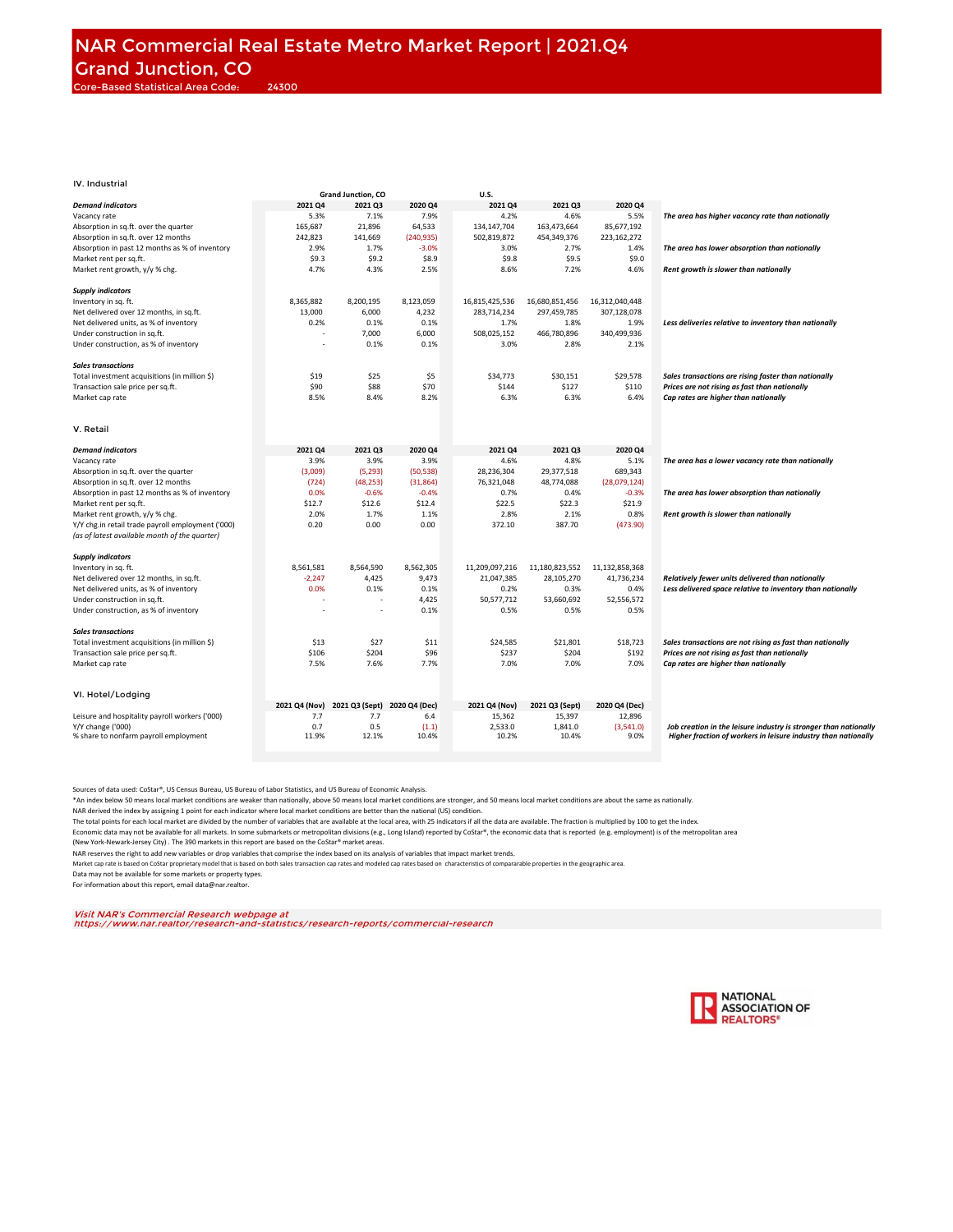# **NAR Commercial Real Estate Metro Market Report | 2021.Q4** Greeley, CO

Core-Based Statistical Area Code: 24540

**The Greeley, CO commercial real estate market is not as strong compared to the overall U.S. market. NAR Commercial Real Estate Market Conditions Index\* 32.0**

Overall economic conditions are not as strong than nationally. The apartment property market is about the same than nationally. The office property market is not as strong than nationally. The industrial property market is not as strong than nationally. The retail property market is not as strong than nationally. The hotel/lodging property market is not as strong than nationally.

|                                                       |               | Greeley, CO                  |                |                | U.S.           |                |                                                      |
|-------------------------------------------------------|---------------|------------------------------|----------------|----------------|----------------|----------------|------------------------------------------------------|
| Economic                                              | 2021 Q4 (Nov) | 2021 Q3 (Sept) 2020 Q4 (Dec) |                | 2021 Q4 (Nov)  | 2021 Q3 (Sept) | 2020 Q4 (Dec)  |                                                      |
| Total non-farm employment ('000)                      | 109           | 108                          | 104            | 150,098        | 147,650        | 143,602        |                                                      |
| Y/Y chg.in nonfarm payroll employment ('000)          | $\Delta$      | 5                            | (10)           | 5,977          | 5,704          | (9, 244)       |                                                      |
| Y/Y % chg. in nonfarm payroll employment              | 4.0%          | 4.4%                         | $-8.4%$        | 4.1%           | 4.0%           | $-6.0%$        | Job creation is weaker than nationally               |
| Unemployment rate (%)                                 | 5.3%          | 5.9%                         | 7.4%           | 4.2%           | 4.7%           | 6.7%           | Unemployment rate is higher than nationally          |
|                                                       |               |                              |                |                |                |                |                                                      |
| Average weekly wages                                  | \$1,129       | \$1,101                      | \$1,095        | \$1,080        | \$1,073        | \$1,038        |                                                      |
| Wage growth, year-over-year                           | 1.1%          | 0.7%                         | $-8.0%$        | 4.8%           | 4.5%           | 6.7%           | Wages are rising at a slower pace than nationally    |
| (data are as of last month of the quarter)            |               |                              |                |                |                |                |                                                      |
|                                                       | 2020          | 2019                         | 2018           | 2020           | 2019           | 2018           |                                                      |
| GDP growth (%)                                        | $-11.5%$      | 3.5%                         | 7.9%           | $-3.4%$        | 2.3%           | 2.9%           |                                                      |
|                                                       |               |                              |                |                |                |                |                                                      |
|                                                       | 2019          | 2018                         | 2017           | 2019           | 2018           | 2017           |                                                      |
| Median household income                               | \$78,615      | \$75,938                     | \$68,884       | \$87,470       | \$84,423       | \$81,284       |                                                      |
|                                                       |               |                              |                |                |                |                |                                                      |
|                                                       | 2020          | 2019                         | 2018           | 2020           | 2019           | 2018           |                                                      |
| Demographic                                           |               |                              |                |                |                |                |                                                      |
| Net domestic migration ('000)                         | 6.8           | 6.8                          | 5.9            | $\Omega$       | $\Omega$       | 0              | Area is experiencing net domestic in-migration       |
| Population ('000)                                     | 334           | 325                          | 315            | 331,501        | 328,330        | 326,838        |                                                      |
| Population growth (%)                                 | 2.86%         | 2.96%                        | 2.87%          | 0.97%          | 0.46%          | 0.53%          | Population is growing faster than nationally         |
| II. Multifamily                                       |               |                              |                |                |                |                |                                                      |
| <b>Demand indicators</b>                              |               |                              |                | 2021 Q4        | 2021 Q3        | 2020 Q4        |                                                      |
|                                                       | 2021 Q4       | 2021 Q3                      | 2020 Q4        |                |                |                |                                                      |
| Vacancy rate                                          | 9.5%          | 10.4%                        | 13.1%          | 4.6%           | 4.6%           | 6.6%           | The area has a higher vacancy rate than nationally   |
| Absorption of units over the quarter                  | 252           | 198                          | 67             | 78,063         | 189,629        | 94,740         |                                                      |
| Absorption of units in past 12 months                 | 991           | 806                          | 268            | 714,672        | 731,349        | 376,273        |                                                      |
| Absorption in past 12 months as % of inventory        | 10.1%         | 8.5%                         | 3.0%           | 4.2%           | 4.3%           | 2.3%           | The area has stronger absorption than nationally     |
| Market asking rent per unit                           | \$1,360       | \$1,348                      | \$1,241        | \$1,543        | \$1,532        | \$1,387        |                                                      |
| Market asking rent per unit, y/y % chg                | 9.7%          | 8.6%                         | 1.5%           | 11.3%          | 10.6%          | 0.5%           |                                                      |
| Effective rent per unit                               | \$1,354       | \$1,342                      | \$1,226        | \$1,534        | \$1,523        | \$1,367        |                                                      |
|                                                       | 10.4%         | 9.3%                         |                |                | 11.6%          | $-0.1%$        | Rents are rising more slowly than nationally         |
| Effective rent per unit, y/y % chg                    |               |                              | 1.3%           | 12.2%          |                |                |                                                      |
| Rent as a percent of 2-person annual wage income      | 13.8%         | 14.0%                        | 12.9%          | 16.3%          | 16.3%          | 15.2%          | Renting is more affordable than nationally           |
| <b>Supply indicators</b>                              |               |                              |                |                |                |                |                                                      |
| Inventory                                             | 9,788         | 9,537                        | 8,798          | 17,112,020     | 17,034,566     | 16,401,950     |                                                      |
| Net delivered units in past 12 months                 | 697           | 790                          | 1,031          | 369,993        | 387,542        | 434,591        |                                                      |
| Net delivered units, as % of inventory                | 7.1%          | 8.3%                         | 11.7%          | 2.2%           | 2.3%           | 2.6%           |                                                      |
|                                                       |               |                              |                |                |                |                |                                                      |
| Units under construction                              | 6             | 177                          | 703            | 681,402        | 692,701        | 687,551        |                                                      |
| Units under construction, as % of inventory           | 0.1%          | 1.9%                         | 8.0%           | 4.0%           | 4.1%           | 4.2%           | Construction is weaker than nationally               |
| Ratio of jobs created to net delivered units          | 6.0           | 5.8                          | (9.3)          | 16.2           | 14.7           | (21.3)         | Fewer jobs per delivered units than nationally       |
| (as of latest available month of the quarter)         |               |                              |                |                |                |                |                                                      |
| <b>Sales transactions</b>                             |               |                              |                |                |                |                |                                                      |
| Total investment acquisitions (in million \$)         | \$116         | S3                           | \$24           | \$86,764       | \$63,211       | \$47,522       | Sales transactions are rising faster than nationally |
| Transaction sales price per unit                      | \$228,205     | \$155,045                    | \$134,650      | \$235,199      | \$231,697      | \$212,033      | Prices are rising faster nationally                  |
| Market cap rate                                       | 5.0%          | 5.0%                         | 5.1%           | 5.2%           | 5.2%           | 5.3%           | Cap rates are lower than nationally                  |
|                                                       |               |                              |                |                |                |                |                                                      |
| III. Office                                           |               |                              |                |                |                |                |                                                      |
| <b>Demand indicators</b>                              | 2021 Q4       | 2021 Q3                      | 2020 Q4        | 2021 Q4        | 2021 Q3        | 2020 Q4        |                                                      |
| Vacancy rate                                          | 7.2%          | 6.8%                         | 5.5%           | 12.2%          | 6.8%           | 5.5%           | The area has a lower vacancy rate than nationally    |
| Absorption in sq.ft. over the quarter                 | (24, 800)     | 63,293                       | (7, 142)       | 14,567,728     | 5,676,582      | (34,912,824)   |                                                      |
| Absorption in sq.ft. over 12 months                   | (98, 613)     | (80, 955)                    | (161, 075)     | (39, 446, 204) | (88,926,760)   | (74, 605, 520) |                                                      |
| Absorption in past 12 months as % of inventory        | $-1.8%$       | $-1.5%$                      | $-2.9%$        | $-0.5%$        | $-1.2%$        | $-1.0%$        | The area has lower absorption than nationally        |
|                                                       |               |                              |                |                |                |                |                                                      |
| Market rent per sq.ft.                                | \$20.5        | \$20.5                       | \$20.2         | \$34.4         | \$34.3         | \$34.3         |                                                      |
| Market rent growth, y/y % chg.                        | 1.8%          | 1.6%                         | 0.4%           | 0.1%           | $-0.3%$        | $-1.5%$        | Rents are rising faster than nationally              |
| Y/Y chg.in professional/business services jobs ('000) | 0.6           | 0.7                          | 0.1            | 1,134          | 1,092          | (870)          | Stronger office job creation than nationally         |
| (as of latest available month of the quarter)         |               |                              |                |                |                |                |                                                      |
| <b>Supply indicators</b>                              |               |                              |                |                |                |                |                                                      |
| Inventory in sq. ft.                                  | 5,407,057     | 5,431,857                    | 5,505,670      | 7,237,517,312  | 7,222,925,312  | 7,276,806,144  |                                                      |
| Net delivered over 12 months, in sq.ft.               |               |                              | 25,281         | 59,502,409     | 57,367,205     | 45,533,641     |                                                      |
| Net delivered units, as % of inventory                |               |                              | 0.5%           | 0.8%           | 0.8%           | 0.6%           |                                                      |
| Under construction in sq.ft.                          | 5,200         | 5,200                        |                | 142,297,840    | 141,203,264    | 155,258,080    |                                                      |
|                                                       |               |                              |                |                |                |                |                                                      |
| Under construction, as % of inventory                 | 0.1%          | 0.1%                         |                | 2.0%           | 2.0%           | 2.1%           | Construction activity is slower than nationally      |
| <b>Sales transactions</b>                             |               |                              |                |                |                |                |                                                      |
| Total investment acquisitions (in million \$)         | \$16          | \$6                          | S <sub>4</sub> | \$28,031       | \$29,974       | \$21,646       | Sales transactions are rising faster than nationally |
| Transaction sale price per sq.ft.                     | \$213         | \$128                        | \$128          | \$305          | \$306          | \$301          | Prices are rising faster nationally                  |
| Market cap rate                                       | 8.5%          | 8.5%                         | 8.6%           | 7.0%           | 7.0%           | 7.0%           | Cap rates are higher than nationally                 |
|                                                       |               |                              |                |                |                |                |                                                      |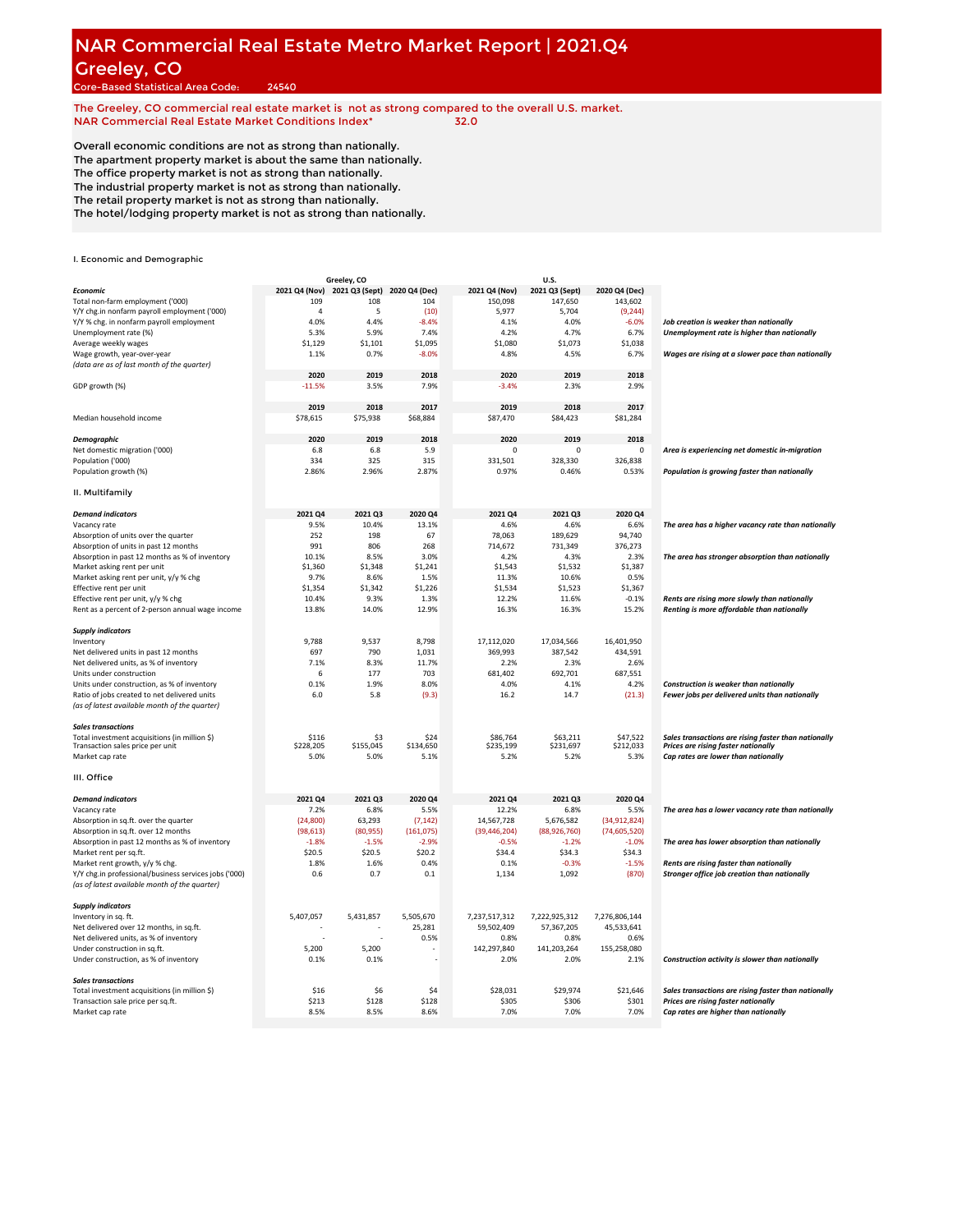|                                                   |               | Greeley, CO    |                | <b>U.S.</b>    |                |                |                                                                |
|---------------------------------------------------|---------------|----------------|----------------|----------------|----------------|----------------|----------------------------------------------------------------|
| <b>Demand indicators</b>                          | 2021 Q4       | 2021 Q3        | 2020 Q4        | 2021 Q4        | 2021 Q3        | 2020 Q4        |                                                                |
| Vacancy rate                                      | 4.8%          | 5.0%           | 4.4%           | 4.2%           | 4.6%           | 5.5%           | The area has higher vacancy rate than nationally               |
| Absorption in sq.ft. over the quarter             | 82,614        | 42,254         | 296,270        | 134,147,704    | 163,473,664    | 85,677,192     |                                                                |
| Absorption in sq.ft. over 12 months               | 73,458        | 287,114        | 279,103        | 502,819,872    | 454,349,376    | 223,162,272    |                                                                |
| Absorption in past 12 months as % of inventory    | 0.3%          | 1.1%           | 1.1%           | 3.0%           | 2.7%           | 1.4%           | The area has lower absorption than nationally                  |
| Market rent per sq.ft.                            | \$11.3        | \$11.2         | \$10.7         | \$9.8          | \$9.5          | \$9.0          |                                                                |
| Market rent growth, y/y % chg.                    | 5.9%          | 5.8%           | 3.2%           | 8.6%           | 7.2%           | 4.6%           | Rent growth is slower than nationally                          |
|                                                   |               |                |                |                |                |                |                                                                |
| <b>Supply indicators</b>                          |               |                |                |                |                |                |                                                                |
| Inventory in sq. ft.                              | 25,652,594    | 25,569,980     | 25,579,136     | 16,815,425,536 | 16,680,851,456 | 16,312,040,448 |                                                                |
| Net delivered over 12 months, in sq.ft.           | 192,868       | 295,151        | 630,601        | 283,714,234    | 297,459,785    | 307,128,078    |                                                                |
| Net delivered units, as % of inventory            | 0.8%          | 1.2%           | 2.5%           | 1.7%           | 1.8%           | 1.9%           | Less deliveries relative to inventory than nationally          |
| Under construction in sq.ft.                      | 543,995       | 576,205        | 593,952        | 508,025,152    | 466,780,896    | 340,499,936    |                                                                |
| Under construction, as % of inventory             | 2.1%          | 2.3%           | 2.3%           | 3.0%           | 2.8%           | 2.1%           | Less delivered space relative to inventory than nationally     |
|                                                   |               |                |                |                |                |                |                                                                |
| <b>Sales transactions</b>                         |               |                |                |                |                |                |                                                                |
| Total investment acquisitions (in million \$)     | \$61          | \$119          | \$29           | \$34,773       | \$30,151       | \$29,578       | Sales transactions are rising faster than nationally           |
| Transaction sale price per sq.ft.                 | \$168         | \$141          | \$145          | \$144          | \$127          | \$110          | Prices are not rising as fast than nationally                  |
| Market cap rate                                   | 6.9%          | 6.9%           | 6.9%           | 6.3%           | 6.3%           | 6.4%           | Cap rates are higher than nationally                           |
|                                                   |               |                |                |                |                |                |                                                                |
|                                                   |               |                |                |                |                |                |                                                                |
| V. Retail                                         |               |                |                |                |                |                |                                                                |
|                                                   |               |                |                |                |                |                |                                                                |
| <b>Demand indicators</b>                          | 2021 04       | 2021 Q3        | <b>2020 Q4</b> | 2021 04        | 2021 03        | 2020 Q4        |                                                                |
| Vacancy rate                                      | 3.9%          | 3.7%           | 2.3%           | 4.6%           | 4.8%           | 5.1%           | The area has a lower vacancy rate than nationally              |
| Absorption in sq.ft. over the quarter             | (13, 428)     | (146, 786)     | (67, 752)      | 28,236,304     | 29,377,518     | 689,343        |                                                                |
| Absorption in sq.ft. over 12 months               | (149, 979)    | (204, 303)     | 6,677          | 76,321,048     | 48,774,088     | (28,079,124)   |                                                                |
| Absorption in past 12 months as % of inventory    | $-1.3%$       | $-1.8%$        | 0.1%           | 0.7%           | 0.4%           | $-0.3%$        | The area has lower absorption than nationally                  |
| Market rent per sq.ft.                            | \$15.8        | \$15.6         | \$15.3         | \$22.5         | \$22.3         | \$21.9         |                                                                |
| Market rent growth, y/y % chg.                    | 3.3%          | 2.1%           | 0.6%           | 2.8%           | 2.1%           | 0.8%           | Rents are rising faster than nationally                        |
| Y/Y chg.in retail trade payroll employment ('000) | (0.40)        | 0.30           | 0.10           | 372.10         | 387.70         | (473.90)       | The area has weaker retail trade job creation than nationally  |
| (as of latest available month of the quarter)     |               |                |                |                |                |                |                                                                |
|                                                   |               |                |                |                |                |                |                                                                |
| <b>Supply indicators</b>                          |               |                |                |                |                |                |                                                                |
| Inventory in sq. ft.                              | 11,430,159    | 11,443,587     | 11,580,138     | 11,209,097,216 | 11,180,823,552 | 11,132,858,368 |                                                                |
| Net delivered over 12 months, in sq.ft.           | 40,275        | $-9,135$       | 83,958         | 21,047,385     | 28,105,270     | 41,736,234     | Relatively fewer units delivered than nationally               |
| Net delivered units, as % of inventory            | 0.4%          | $-0.1%$        | 0.7%           | 0.2%           | 0.3%           | 0.4%           | More delivered space relative to inventory than nationally     |
| Under construction in sq.ft.                      | 11,474        | 19,474         | 27,141         | 50,577,712     | 53,660,692     | 52,556,572     |                                                                |
| Under construction, as % of inventory             | 0.1%          | 0.2%           | 0.2%           | 0.5%           | 0.5%           | 0.5%           | Construction activity is slower than nationally                |
|                                                   |               |                |                |                |                |                |                                                                |
| <b>Sales transactions</b>                         |               |                |                |                |                |                |                                                                |
| Total investment acquisitions (in million \$)     | \$51          | \$19           | \$25           | \$24,585       | \$21,801       | \$18,723       | Sales transactions are rising faster than nationally           |
| Transaction sale price per sq.ft.                 | \$149         | \$245          | \$245          | \$237          | \$204          | \$192          | Prices are not rising as fast than nationally                  |
| Market cap rate                                   | 7.0%          | 7.0%           | 7.0%           | 7.0%           | 7.0%           | 7.0%           | Cap rates are higher than nationally                           |
|                                                   |               |                |                |                |                |                |                                                                |
|                                                   |               |                |                |                |                |                |                                                                |
| VI. Hotel/Lodging                                 |               |                |                |                |                |                |                                                                |
|                                                   | 2021 Q4 (Nov) | 2021 Q3 (Sept) | 2020 Q4 (Dec)  | 2021 Q4 (Nov)  | 2021 Q3 (Sept) | 2020 Q4 (Dec)  |                                                                |
| Leisure and hospitality payroll workers ('000)    | 9.9           | 10.1           | 8.5            | 15,362         | 15,397         | 12,896         |                                                                |
| Y/Y change ('000)                                 | 1.4           | 1.1            | (1.2)          | 2,533.0        | 1,841.0        | (3,541.0)      | Job creation in the leisure industry is weaker than nationally |
| % share to nonfarm payroll employment             | 9.1%          | 9.3%           | 8.1%           | 10.2%          | 10.4%          | 9.0%           | Lower fraction of workers in leisure industry than nationally  |
|                                                   |               |                |                |                |                |                |                                                                |

Sources of data used: CoStar®, US Census Bureau, US Bureau of Labor Statistics, and US Bureau of Economic Analysis.

\*An index below 50 means local market conditions are weaker than nationally, above 50 means local market and stomger, and 50 means local market conditions are about the same as nationally.<br>NAR derived the index by assignin

The total points for each local market are divided by the number of variables that are available at the local area, with 25 indicators if all the data are available. The fraction is multiplied by 100 to get the index.

Economic data may not be available for all markets. In some submarkets or metropolitan divisions (e.g., Long Island) reported by CoStar®, the economic data that is reported (e.g. employment) is of the metropolitan area

(New York-Newark-Jersey City) . The 390 markets in this report are based on the CoStar® market areas.

NAR reserves the right to add new variables or drop variables that comprise the index based on its analysis of variables that impact market trends.

Market cap rate is based on CoStar proprietary model that is based on both sales transaction cap rates and modeled cap rates based on characteristics of compararable properties in the geographic area.

Data may not be available for some markets or property types.

For information about this report, email data@nar.realtor.

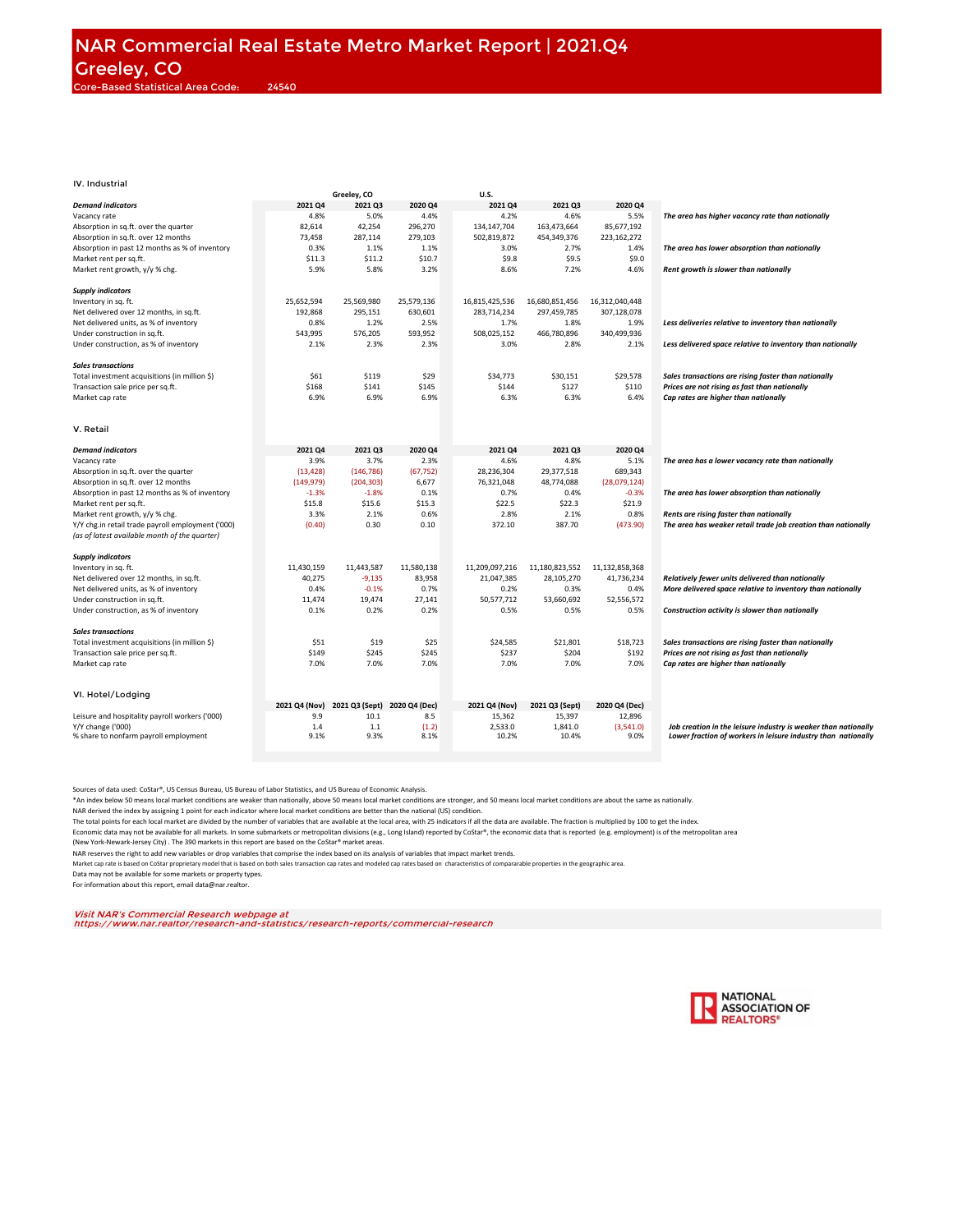#### **NAR Commercial Real Estate Metro Market Report | 2021.Q4** Pueblo, CO

Core-Based Statistical Area Code: 39380

**The Pueblo, CO commercial real estate market is not as strong compared to the overall U.S. market. NAR Commercial Real Estate Market Conditions Index\* 36.0**

Overall economic conditions are not as strong than nationally. The apartment property market is not as strong than nationally. The office property market is stronger than nationally. The industrial property market is not as strong than nationally. The retail property market is not as strong than nationally. The hotel/lodging property market is stronger than nationally.

|                                                       |                | Pueblo, CO                   |           |                | U.S.           |                |                                                            |
|-------------------------------------------------------|----------------|------------------------------|-----------|----------------|----------------|----------------|------------------------------------------------------------|
| Economic                                              | 2021 Q4 (Nov)  | 2021 Q3 (Sept) 2020 Q4 (Dec) |           | 2021 Q4 (Nov)  | 2021 Q3 (Sept) | 2020 Q4 (Dec)  |                                                            |
| Total non-farm employment ('000)                      | 64             | 63                           | 62        | 150,098        | 147,650        | 143,602        |                                                            |
| Y/Y chg.in nonfarm payroll employment ('000)          | $\overline{1}$ | $\overline{1}$               | (3)       | 5,977          | 5,704          | (9, 244)       |                                                            |
| Y/Y % chg. in nonfarm payroll employment              | 1.8%           | 1.5%                         | $-4.2%$   | 4.1%           | 4.0%           | $-6.0%$        | Job creation is weaker than nationally                     |
|                                                       |                |                              |           |                |                |                |                                                            |
| Unemployment rate (%)                                 | 7.6%           | 8.2%                         | 8.7%      | 4.2%           | 4.7%           | 6.7%           | Unemployment rate is higher than nationally                |
| Average weekly wages                                  | \$838          | \$788                        | \$814     | \$1,080        | \$1,073        | \$1,038        |                                                            |
| Wage growth, year-over-year                           | 2.0%           | 2.0%                         | 11.4%     | 4.8%           | 4.5%           | 6.7%           | Wages are rising at a slower pace than nationally          |
| (data are as of last month of the quarter)            |                |                              |           |                |                |                |                                                            |
|                                                       | 2020           | 2019                         | 2018      | 2020           | 2019           | 2018           |                                                            |
| GDP growth (%)                                        | $-4.1%$        | 2.9%                         | 3.3%      | $-3.4%$        | 2.3%           | 2.9%           |                                                            |
|                                                       |                |                              |           |                |                |                |                                                            |
|                                                       | 2019           | 2018                         | 2017      | 2019           | 2018           | 2017           |                                                            |
| Median household income                               | \$51,276       | \$48,468                     | \$43,148  | \$87,470       | \$84,423       | \$81,284       |                                                            |
|                                                       |                |                              |           |                |                |                |                                                            |
| <b>Demographic</b>                                    | 2020           | 2019                         | 2018      | 2020           | 2019           | 2018           |                                                            |
|                                                       |                |                              |           |                |                |                |                                                            |
| Net domestic migration ('000)                         | 1.6            | 0.9                          | 1.2       | $\Omega$       | $\Omega$       | $\Omega$       | Area is experiencing net domestic in-migration             |
| Population ('000)                                     | 170            | 168                          | 168       | 331,501        | 328,330        | 326,838        |                                                            |
| Population growth (%)                                 | 0.84%          | 0.50%                        | 0.72%     | 0.97%          | 0.46%          | 0.53%          | Population growth is slower than nationally                |
| II. Multifamily                                       |                |                              |           |                |                |                |                                                            |
| Demand indicators                                     | 2021 04        | 2021 03                      | 2020 Q4   | 2021 04        | 2021 03        | 2020 Q4        |                                                            |
| Vacancy rate                                          | 1.3%           | 1.4%                         | 1.3%      | 4.6%           | 4.6%           | 6.6%           | The area has a lower vacancy rate than nationally          |
| Absorption of units over the quarter                  | 3              | (9)                          | 17        | 78,063         | 189,629        | 94,740         |                                                            |
|                                                       |                | 14                           | 82        |                |                |                |                                                            |
| Absorption of units in past 12 months                 |                |                              |           | 714,672        | 731,349        | 376,273        |                                                            |
| Absorption in past 12 months as % of inventory        | 0.0%           | 0.3%                         | 1.9%      | 4.2%           | 4.3%           | 2.3%           | The area has lower absorption than nationally              |
| Market asking rent per unit                           | \$953          | \$942                        | \$865     | \$1,543        | \$1,532        | \$1,387        |                                                            |
| Market asking rent per unit, y/y % chg                | 10.2%          | 10.5%                        | 5.3%      | 11.3%          | 10.6%          | 0.5%           |                                                            |
| Effective rent per unit                               | \$950          | \$939                        | \$863     | \$1,534        | \$1,523        | \$1,367        |                                                            |
| Effective rent per unit, y/y % chg                    | 10.1%          | 10.5%                        | 5.4%      | 12.2%          | 11.6%          | $-0.1%$        | Rents are rising more slowly than nationally               |
| Rent as a percent of 2-person annual wage income      | 13.0%          | 13.7%                        | 12.2%     | 16.3%          | 16.3%          | 15.2%          | Renting is more affordable than nationally                 |
| <b>Supply indicators</b>                              |                |                              |           |                |                |                |                                                            |
| Inventory                                             | 4,267          | 4,264                        | 4,267     | 17,112,020     | 17,034,566     | 16,401,950     |                                                            |
| Net delivered units in past 12 months                 |                |                              |           | 369,993        | 387,542        | 434,591        |                                                            |
| Net delivered units, as % of inventory                |                |                              |           | 2.2%           | 2.3%           | 2.6%           |                                                            |
| Units under construction                              |                |                              |           | 681,402        | 692,701        | 687,551        |                                                            |
| Units under construction, as % of inventory           |                |                              |           | 4.0%           | 4.1%           | 4.2%           |                                                            |
|                                                       |                |                              |           | 16.2           |                |                |                                                            |
| Ratio of jobs created to net delivered units          |                |                              |           |                | 14.7           | (21.3)         |                                                            |
| (as of latest available month of the quarter)         |                |                              |           |                |                |                |                                                            |
| <b>Sales transactions</b>                             |                |                              |           |                |                |                |                                                            |
| Total investment acquisitions (in million \$)         | \$19           | \$9                          | \$1       | \$86,764       | \$63,211       | \$47,522       | Sales transactions are rising faster than nationally       |
| Transaction sales price per unit                      | \$73,627       | \$141,717                    | \$172,917 | \$235,199      | \$231,697      | \$212,033      | Prices are not rising as fast than nationally              |
| Market cap rate                                       | 6.5%           | 6.5%                         | 6.6%      | 5.2%           | 5.2%           | 5.3%           | Cap rates are higher than nationally                       |
|                                                       |                |                              |           |                |                |                |                                                            |
| III. Office                                           |                |                              |           |                |                |                |                                                            |
| <b>Demand indicators</b>                              | 2021 Q4        | 2021 Q3                      | 2020 Q4   | 2021 Q4        | 2021 Q3        | 2020 Q4        |                                                            |
| Vacancy rate                                          | 2.2%           | 3.0%                         | 4.4%      | 12.2%          | 3.0%           | 4.4%           | The area has a lower vacancy rate than nationally          |
| Absorption in sq.ft. over the quarter                 | 15,344         | 2,658                        | (3,214)   | 14,567,728     | 5,676,582      | (34,912,824)   |                                                            |
| Absorption in sq.ft. over 12 months                   | 71,498         | 52,940                       | (107,991) | (39, 446, 204) | (88,926,760)   | (74, 605, 520) |                                                            |
| Absorption in past 12 months as % of inventory        | 1.8%           | 1.4%                         | $-2.8%$   | $-0.5%$        | $-1.2%$        | $-1.0%$        | The area has stronger absorption than nationally           |
| Market rent per sq.ft.                                | \$15.7         | \$15.7                       | \$15.4    | \$34.4         | \$34.3         | \$34.3         |                                                            |
| Market rent growth, y/y % chg.                        | 1.8%           | 1.6%                         | $-0.1%$   | 0.1%           | $-0.3%$        | $-1.5%$        | Rents are rising faster than nationally                    |
| Y/Y chg.in professional/business services jobs ('000) | (0.2)          | (0.1)                        | (0.1)     | 1,134          | 1,092          | (870)          | Stronger office job creation than nationally               |
| (as of latest available month of the quarter)         |                |                              |           |                |                |                |                                                            |
| <b>Supply indicators</b>                              |                |                              |           |                |                |                |                                                            |
| Inventory in sq. ft.                                  | 3,899,437      | 3,884,093                    | 3,827,939 | 7,237,517,312  | 7,222,925,312  | 7,276,806,144  |                                                            |
| Net delivered over 12 months, in sq.ft.               | (16,060)       |                              |           | 59,502,409     | 57,367,205     | 45,533,641     |                                                            |
|                                                       |                |                              |           |                |                |                |                                                            |
| Net delivered units, as % of inventory                | $-0.4%$        |                              |           | 0.8%           | 0.8%           | 0.6%           | More delivered space relative to inventory than nationally |
| Under construction in sq.ft.                          |                |                              |           | 142,297,840    | 141,203,264    | 155,258,080    |                                                            |
| Under construction, as % of inventory                 |                |                              |           | 2.0%           | 2.0%           | 2.1%           |                                                            |
| <b>Sales transactions</b>                             |                |                              |           |                |                |                |                                                            |
| Total investment acquisitions (in million \$)         | \$1            | \$2                          | \$8       | \$28,031       | \$29,974       | \$21,646       | Sales transactions are not rising as fast than nationally  |
| Transaction sale price per sq.ft.                     | \$107          | \$110                        | \$31      | \$305          | \$306          | \$301          | Prices are rising faster nationally                        |
| Market cap rate                                       | 9.0%           | 9.0%                         | 9.1%      | 7.0%           | 7.0%           | 7.0%           | Cap rates are higher than nationally                       |